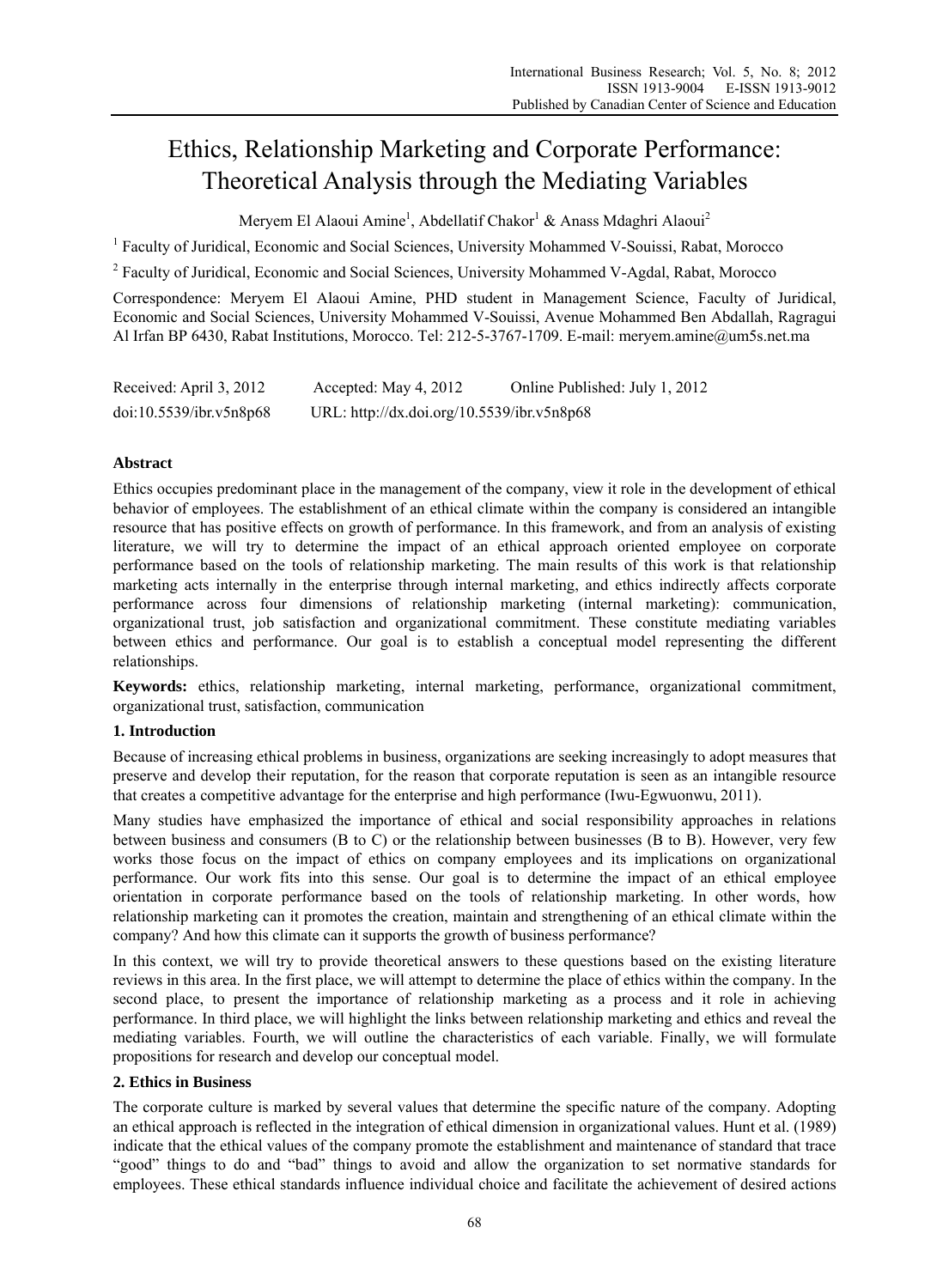by the company. Specifically, when these values and standards are shared with members of the organization, they participate in organizational success and the achievement of high performance.

The ethical values of the company emanate from the personal beliefs of the members of the firm and are determined by a company's institutionalizes and unendorsed practics (Valentine & Barnette, 2003). Singhapakdi and Vitell (2007: 284) define institutionalization of ethics as "the degree to which an organization explicitly and implicitly incorporates ethics into its decision-making processes". Implicitly incorporating ethics means that ethical behavior is implied, or not directly expressed, and is understood to be crucial, it appears mainly in the organizational culture, leadership ethics and in communication (Jose & Thibodeaux, 1999). Explicitly incorporating ethics means that ethical behavior is formally expressed without vagueness. Explicit forms include codes of ethics, ethics training, newsletters (Jose & Thibodeaux, 1999). In this context, Singhapakdi and Vitell (2007) emphasize that the explicit institutionalization has a significant impact in the perceived importance of ethics. Nevertheless, companies must maintain explicit rules and guidelines, ensuring compliance and the strict application of codes of conduct to clarify for employee appropriate actions to achieve. The authors conclude that the institutionalization of ethics is vital in the perceived importance of ethics for employee, which in turn can lead to more ethical behavior.

The impact of codes of ethics on employee behavior has been subject of several works. Valentine and Barnett (2003) showed that the presence of an ethics code reinforces the perception of employee values and ethical practices of the organization and therefore, employees have more intention to engage in ethical behavior. However, employee perception is influenced by several factors such as specificity and contained of the code of ethics, how it was communicated to employee and the effectiveness of the reward / punishment for non-compliance or compliance to the instructions of the code of ethics (Schwartz, 2001). For his part, Stevens (2008) argues that ethical codes can be an effective tool for training employees on ethical behavior and a guide to decision making. He shows that culture and communication are the keys to success of these codes. Besides, employees must be aware of the codes contained and even participate in its development to achieve a consensus of opinion between the employee and the organization. Shared values reflect not only the recognition of the importance of the employee but also the culture of the firm.

On the basis of an empirical study, Ponnu and Tennakoon (2009), revealed the existence of positive relationships between ethical behavior of leaders and employee attitudinal outcomes such as employees' organizational commitment and trust.

Also, the ethical values of the company positively influence corporate performance. Berrone et al. (2007) have empirically tested the impact of ethical identity of the company on financial performance. They found that companies with strong ethical identity can obtain a greater degree of stakholders satisfaction, which in turn affects positively the financial performance of companies.

#### **3. Review of Literature on the Relationship Marketing**

#### *3.1 Historical Overview of Relationship Marketing*

During the two past decades, researches in marketing knew a significant change marked by the transition from transactional marketing, focusing on the marketing mix with the four P's: Price, Product, Promotion, Place and the short term goals, to relationship marketing based on long-term orientation and a strong commitment to customer satisfaction. Some authors consider relationship marketing as "a reorientation of the company toward the customer" (Ivens & Mayrhofer, 2003: 40), "one of the major changes having affected the exchanges between firms these fifteen last year's" (Ivens & Pardo, 2004: 5), or even a "new paradigm for marketing" (Gruen, 2005: 72). Kotler (1995) indicates in this sense that marketing crosses a "crisis of maturity" that challenges the traditional goals of business inherited from a neoclassical economic model based on maximization of the short term profits.

The origins of relationship marketing are rooted in the area of industrial marketing and service (Takala & Uusitalo, 1996). Since 1970, the Americans became interested in the B to B (Business-to-Business relationship), and customer-supplier relationships (Murphy et al., 2007). There was recognition that, in services marketing, the goal is to not only to attract customers but to maintain them in order to develop relationships with them on the long term (Harker & Egan, 2006). In this context, relationship marketing is seen in a social science perspective with a holistic view of business. In other words, whereas transactional marketing is incorporated in the science of management as a specialized discipline, relationship marketing touches many fields such as psychology, organizational behavior, and sociology (Harker & Egan, 2006). In addition, a conceptual model was presented by Jancic and Zabkar (2002), showing that relationship marketing is an intrinsic social exchange compared with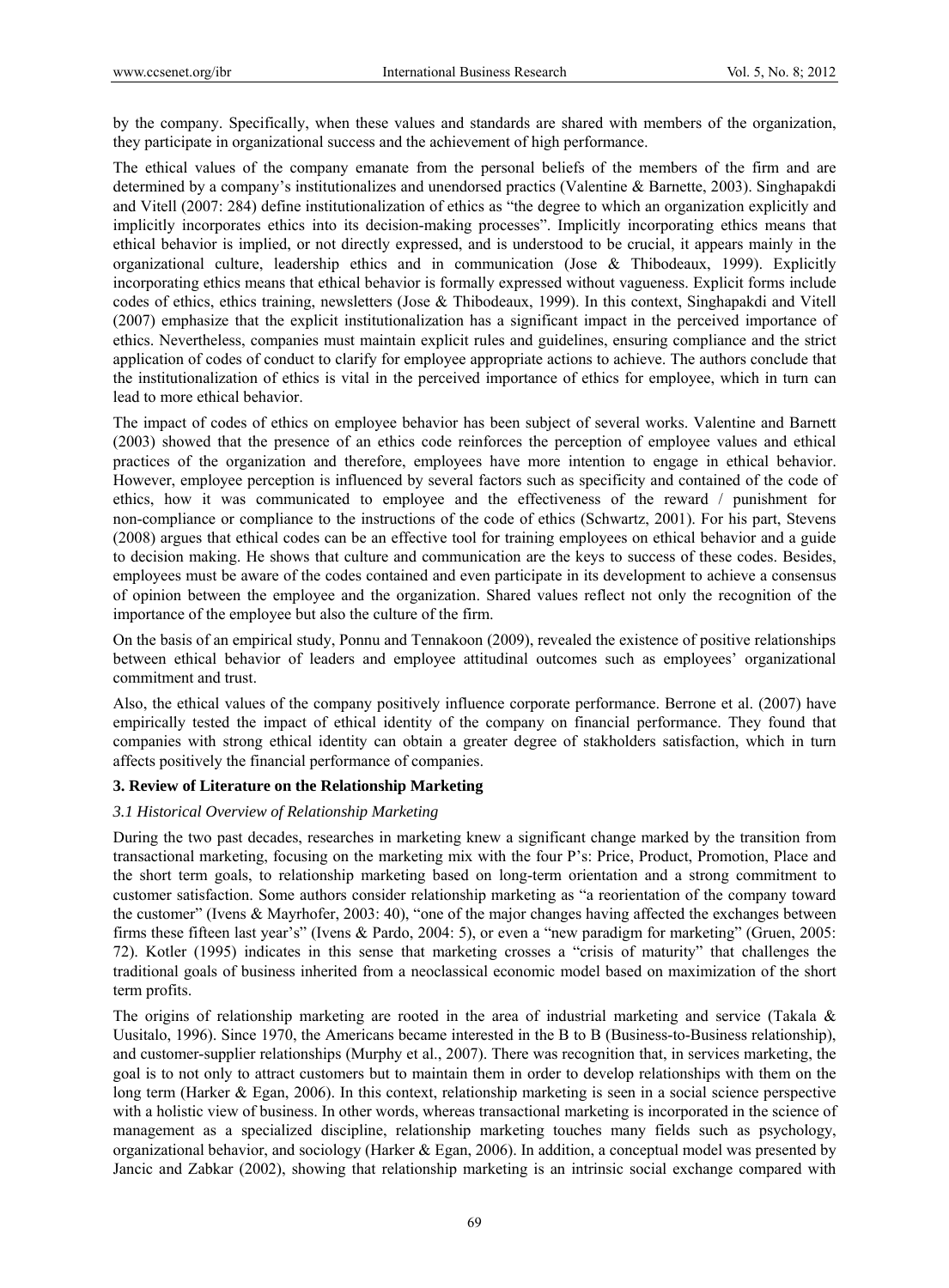marketing management which is an extrinsic economic exchange. The intrinsic exchange creates a perception of personal obligations, commitment and trust.

The European literature was concerned with the relational dimension of marketing since the years 1950 and 1960 notably works of the Copenhagen School (Murphy et al., 2007), that to say twenty years before the Americans. European research focused generally on the approach of services marketing and industrial marketing network developed by the IMP Group (Industrial Marketing and Purchasing Group). These studies showed that interactions in industrial marketing, promote the development of social relationships and the construction of the relationship. Therefore, the contradiction with the American paradigm of classical 4 P is assumed to exist, at least at the beginning (Murphy et al., 2007).

#### *3.2 Definition of Relationship Marketing*

Although relationship marketing is generally based on the limits of transactional marketing and emphasizes the benefits of maintaining long term relationships with customers, its definition and its terminology are different from one author to another and far from being unanimous (Harker, 1999; Kasabov, 2007; Knox & Guar, 2007). Similarly, the epistemological and theoretical content of relationship marketing raises debates, discussions and controversies of researchers (N'Goala, 1998).

Berry is considered as the first author to state the term "Relationship Marketing" in the marketing literature in 1983. He developed the basics of the concept by defining relationship marketing as attraction, maintenance and enhancement of the customer relationships (Berry, 1983: 25). However, relationship marketing can be defined as "the process of planning, developing and nurturing a relationship climate that will promote a dialogue between a firm and its customers which aims to imbue an understanding, confidence and respect of each others' capabilities and concerns when enacting their role in the market place and the society" (Kavali et al., 1999). This definition emphasizes the multidimensional character of relationship marketing, and incorporates a certain number of key ingredients and objectives of result of its implementation. In addition, we choose this definition because it contains key ethical concepts that underline the inherent nature of relationship marketing ethics.

#### *3.3 Dimensions of Relationship Marketing*

Panoply of academic research has tested operationalization of relationship marketing through various builts, concepts or variables. It is in particular about the work of Gummesson (1994, 1997, 2002) which showed the existence of 30 approaches of relationship marketing. He divided these approaches into four large headings: Classic market relationships (for example, the classic dyad – the relationship between the supplier and the customer), Special market relationships (for example relationships via full-time marketers and part-time marketers), Mega relationships (for example, personal and social networks), Nano- relationships (for example, internal customer relationships). Wilson (1995) also proposed a model of customer-supplier relationships based on a list of 13 variables. Morris et al. (1998) identified 23 key variables classified by order of occurrence and demonstrated existence of different types of models of buyer-seller relationships. Palmatier et al. (2006) collected 18 mediators and antecedents relationship.

Generally, there are a multitude of variables or dimensions to characterize the relationship marketing and the consensus is far to be established. In order to select the key variables in this field, Theron and Terblanche (2010), attempted to identify, on the basis of an empirical study, dimensions of relationship marketing perceived as "important" for the mangers, and that they are able to manage effectively. The authors justified this approach by three elements. Firstly, some dimensions revealed in the literature are specific for a sector and not for another. Secondly, the dimensions are not equally important during the establishment and management of relationship marketing. Thirdly, and from a practical point of view, it is desirable to be limited to a restricted number of dimensions which are critical for management and performance measurement.

In this context, an analysis of existing literature, focused on the identification of the variables that may influence the establishment, maintenance and enhancement of long-term relationships between consumers and firms, is used to define the key dimensions. In fact, two central variables are frequently cited and used in relationship marketing: commitment and trust, especially after the seminal work of Dwyer et al. (1987) and those of Morgan and Hunt (1994). According to Morgan and Hunt (1994), commitment and trust are central variables and mediators of the relational model and determine even the success of the relationship. On the other hand, there are empirical studies in relationship marketing, which show the presence of links such as the relationship between satisfaction, trust and commitment (Béjaoui & M'henna, 2010; Razzaque & Boon, 2003), the influence of satisfaction on trust (Leisen & Hyman, 2004; Liang et al., 2009), the impact of trust on commitment (Tellefsen & Thomas, 2005), the relationship between communication, satisfaction and commitment (Varona, 1996) and relationship between communication and trust (Fann et al., 2009) ....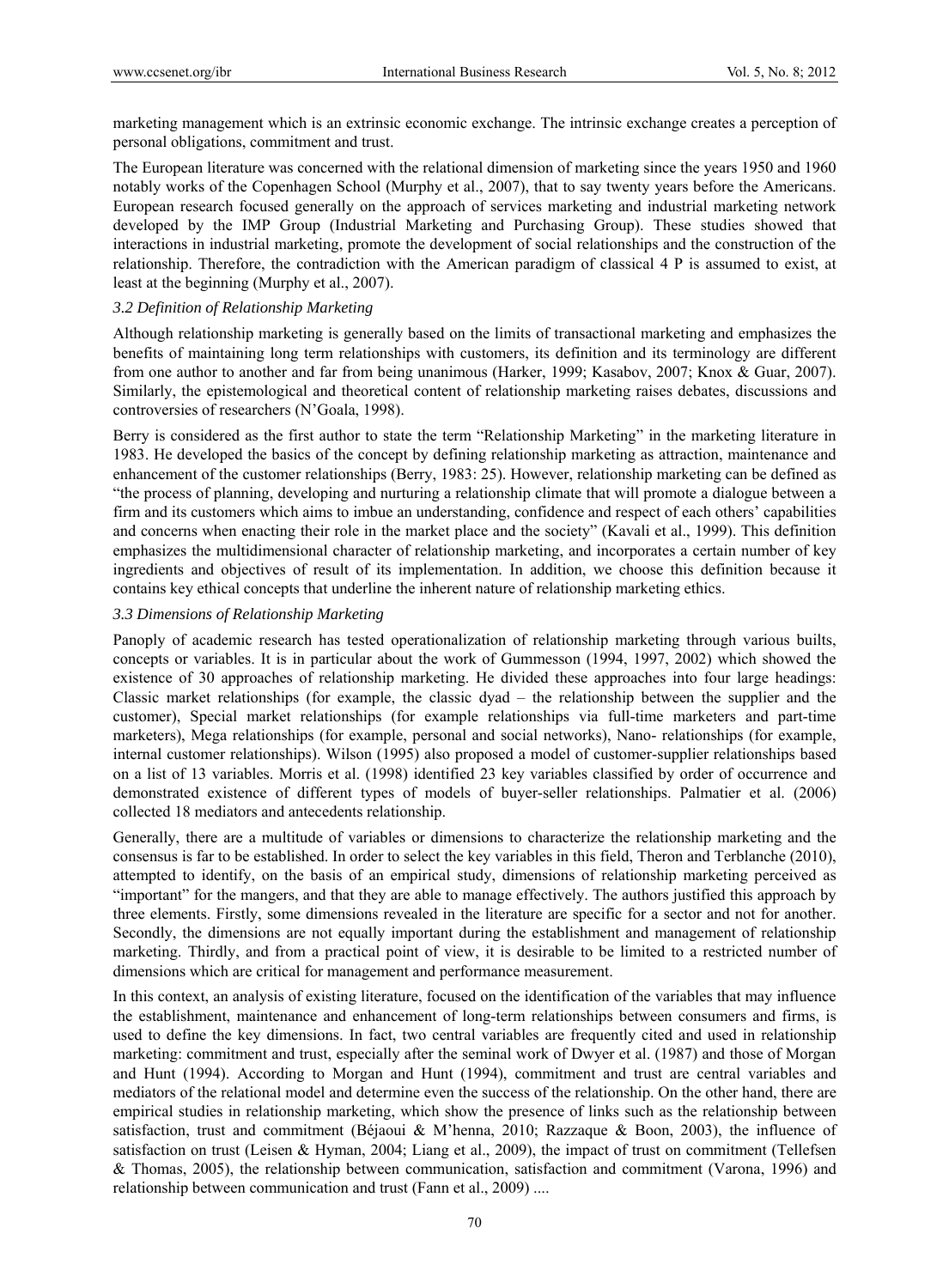Although there is uncertainty about the providing a complete set of values to represent the relationship marketing. Theron and Terblanche (2010) announced the presence of four core values in the literature of relationship marketing: commitment, trust, satisfaction and communication. These values are the most commonly cited in empirical research. They were studied at least twice more than the other dimensions of relationship marketing identified in the literature such as: power, shared values, cooperation, personalization, relational benefits, skills, and attracting alternatives (Theron & Terblanche, 2010).

#### *3.4 Relationship Marketing as a Process*

Morgan and Hunt (1994) tried to determine the nature of relationship marketing through the distinction between discrete transactions and exchange relationships. The authors count ten forms of relationship marketing, namely: 1) the exchange relations between producers and suppliers, 2) exchange relationships in service relationships, 3) strategies of alliance and co-marketing alliances, 4) alliances between firms and nonprofit organizations, 5) the relationship between business and government, 6) the relationship between business and consumers in the marketing services, 7) the working partnership, 8) exchanges between functional departments, 9) exchange relationships between the company and its employees through internal marketing, 10) exchange relations with each business unit. In order to cover all these exchange relations and highlight the processual character of relationship marketing (Dwyer et al., 1987), the authors postulate that relationship marketing is "all marketing activities aiming the establishment, development and maintenance of exchange relationships" (Morgan & Hunt, 1994: 22).

The relationship marketing orientation to the internal environment of the company is conducted through internal marketing. It is part of the relational paradigm which it is a major dimension. The logic of internal marketing is that "the employee is an internal customer" (Berry, 1981) which, like external customers, desire that their needs are satisfied. In fact, determining and satisfying the needs of employees promotes their motivation and retention, and therefore the company will be in a better position to deliver a better quality of products and services necessary to the satisfaction of external customers.

Human resources are considered one of the important intangible resources of the business, comprised mainly of knowledge, skills and attitudes of employees. Thus, organizations create and maintain sustainable values through the use of intangible resources (such as human resources). In fact, when human capital is rare, valuable and difficult to imitate, it can be a source of sustainable competitive advantage (Javadein et al., 2011). Berry (1981) indicates that treat employees as an internal consumers and use the marketing techniques within the organization will cause employee satisfaction (internal marketing). Employee satisfaction will translate into a better quality of service delivery, and therefore creating a sustainable competitive advantage within the organization (Javadein et al., 2011).

Internal marketing is considered as a process of interaction between the organization and its employees (Ahmed & Rafiq, 2003) or also "a relationship development process in which staff autonomy and know how combine to create and circulate new organizational knowledge that will challenge internal activities which need to be changed to enhance quality in market place relationships" (Ballantyne, 1997: 354). Thus, internal marketing aims to create a healthy environment promoting motivation, creativity, effectiveness and cooperation of all employees. It acts on the actions and behaviors of employees that may directly or indirectly influence customer satisfaction. Therefore, the organization may satisfy its external customers, by satisfying internal customers (Gounaris, 2010). Employees constitute, for the company, a valuable resource which ensures competitive advantage. For these reasons, companies need to establish "high contract partnership" with employees and effectively manage relationships within the organization (between departments, functions and employees). At this stage arise the following questions: How can the company develop an effective process for structuring and managing internal relationships? What is the nature of this partnership and what are the tools and mechanisms of establishing this? Ahmed and Rafiq (2003) tried to answer these questions. First, the authors indicate that relationship marketing provides a theoretical approach to analyzing these problems. In fact, the relational approach presents an alternative framework to the transactional approach to marketing that has formed the basis of the thought of internal marketing. Furthermore, Ahmed and Rafiq (2003) suggest that "high contract partnership" can be achieved through internal marketing which aims at establishing, developing and maintaining exchange relationships successfully within organization, and is based on the tools / mechanisms: understanding and intimacy, trust and commitment.

The trust-commitment construct is the subject of several studies in the literature of relationship marketing (Morgan & Hunt, 1994; Gundlach et al., 1995; Geyskens et al., 1996). Indeed, Blois (2003) considers the commitment and trust as the distinctive characteristics of a relationship. Sheth (2000: 619) argues that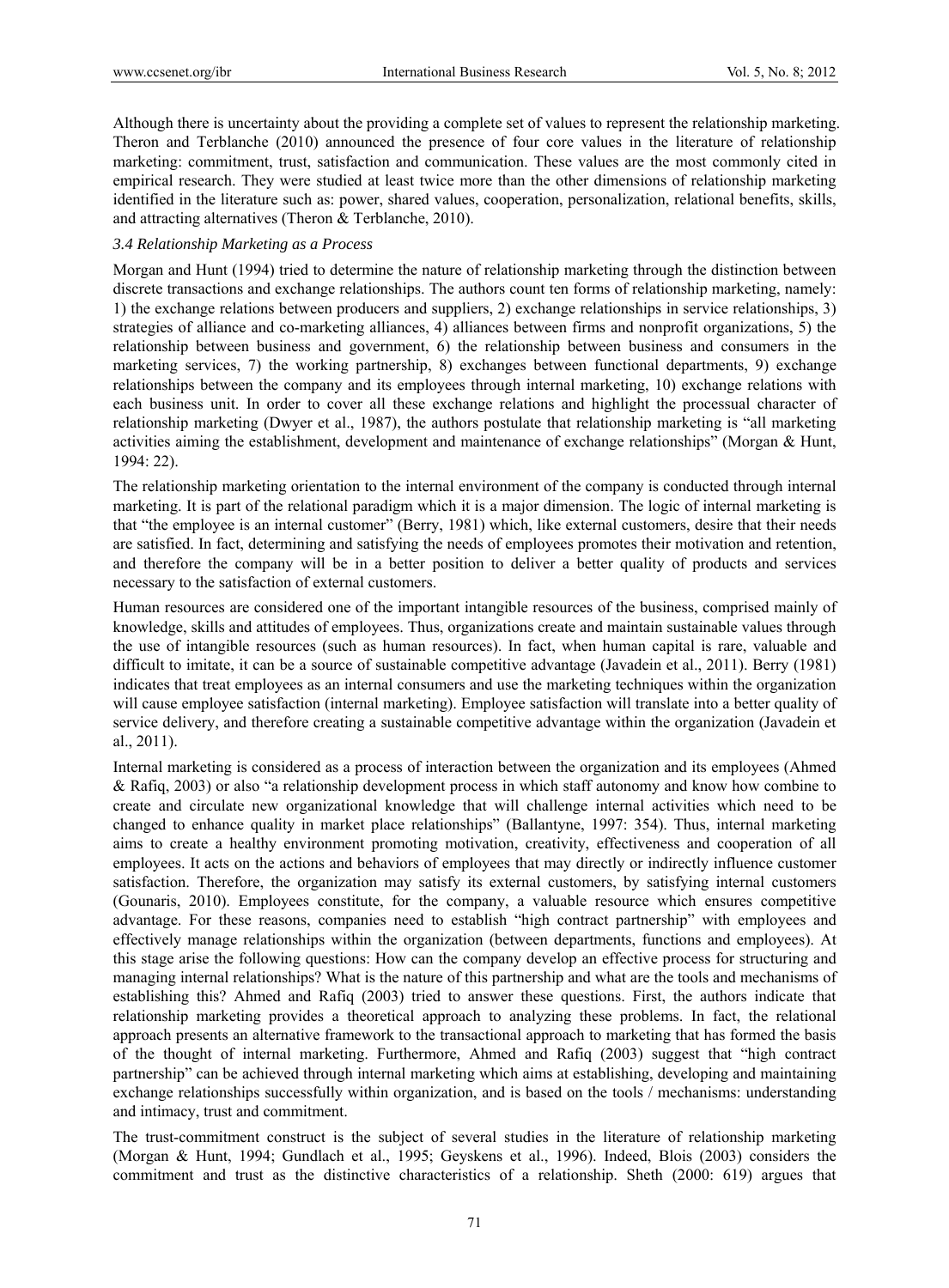"commitment and trust have emerged as building blocks of a theory. The relationship commitment-trust theory by Morgan and Hunt (1994) has been particularly influential. Their seminal KMV (Key Mediating Variables) model has a significant contribution to our understanding of relationship marketing". Furthermore, Morgan (2000: 484) notes that "we need an expanded commitment-trust theory that includes such a framework, because such a framework would shed light on the processes and motivations of relationship building". Morgan and Hunt (1994) consider trust and commitment as mediating variables between five antecedents (relationship termination cost, relationship benefits, shared values, communication, opportunistic behavior) and five outcomes (acquiescence, propensity to leave, cooperation, functional conflict, decision-making uncertainty).

Communication is considered as one of the antecedents of the construct trust-commitment. It is a central element of internal marketing, because it creates a suitable environment for a better quality of work and for the dissemination of information between the company and its employee. According to Morgan and Hunt (1994), Communication directly influence trust (and through trust indirectly influences commitment). However, in a recent study conducted in Australia among 244 employees in the food processing industry, Zeffane et al. (2011) have tried to explore the relationship between communication, trust and commitment. They found that there are positive relationships between members of the triad. Specifically, trust is central to this triad, preceded by communication, while the commitment is the final product. In other words, it is through trust that feelings of loyalty and commitment of employees are formed.

Creating a climate of employees trust in leadership, trust in the processes and systems of the company participates in increase of the job satisfaction. Mulki et al. (2006) argue that trust is an antecedent to job satisfaction. Also, Ahmadi et al. (2011) indicate that there are direct relationships, positive and significant between trust and job satisfaction.

On the other hand, the job satisfaction contributes effectively to the organizational commitment. Numerous studies have established the link between the two variables (Iverson & Maguire, 2000; Lincoln & Kalleberg, 1990; Mowday et al., 1982). They have shown that satisfied employees develop cognitive relations with the organization (commitment) and have less intention to leave the company. An empirical study, conducted among Lebanese banks, has reinforced this statement by announcing that job satisfaction is a very good predictor of organizational commitment (Dirania & Kuchinke, 2011).

#### *3.5 Relationship Marketing and Corporate Performance*

The philosophy of relationship marketing assumes that firms which pursuing customer orientation carry out higher profits than their competitors. However, studies show that this causality is only valid if the corporate culture reflects the customer focus. In this context, Ivens and Mayrhofer (2003), tried to explain how the company can improve the effectiveness of a policy of relationship marketing to achieve higher performance? They concluded that to be effective, relationship marketing must be adopted and practiced by all the services of the company. The challenge consists in developing a relational culture among employees in order that customer orientation is effectively perceived by the consumers.

According to Ivens and Mayrhofer (2003), the determinants of the performance of relationship marketing are: hardware and software. The hardware consisted of structures and instruments presenting the contents of actions carried. Software, founded on relational principles which govern the behavior of company toward its customers. These relational principles indicate how the company can manage its customer relationships. In this context, ethics is considered one of the relational principles (software) which guaranteed the durability of the relationship and creates a climate of trust between the parties.

The effectiveness of relationship marketing contributes to increased corporate performance (Ismail, 2009; Alsadi, 2010). In fact, the actions of relationship marketing positively affect the financial performance of the company by improving the quality of the relationship and the overall strength of the relationship consisting of trust, commitment and satisfaction (Palmatier et al., 2007). Specifically, the actions of internal marketing influence employee satisfaction which results in improved quality of service perceived by the customer and therefore an increase of organizational performance (Tortosa et al., 2009).

## **4. Connections between Ethics and Relationship Marketing**

In 1981, Murphy and Laczniak (1981) have argued that in business firms, the function most often accused ethically abuse is the marketing function. Moreover, Chonko and Hunt (1985) conducted an empirical study relating to the ethical issues of marketing management. They tried to delimit, firstly, the nature and extent of the problems of marketing ethics, and secondly to examine the effectiveness of managers actions and codes of ethics in the promotion of the ethical behavior. They concluded that corruption, fairness, honesty, price, product, staff,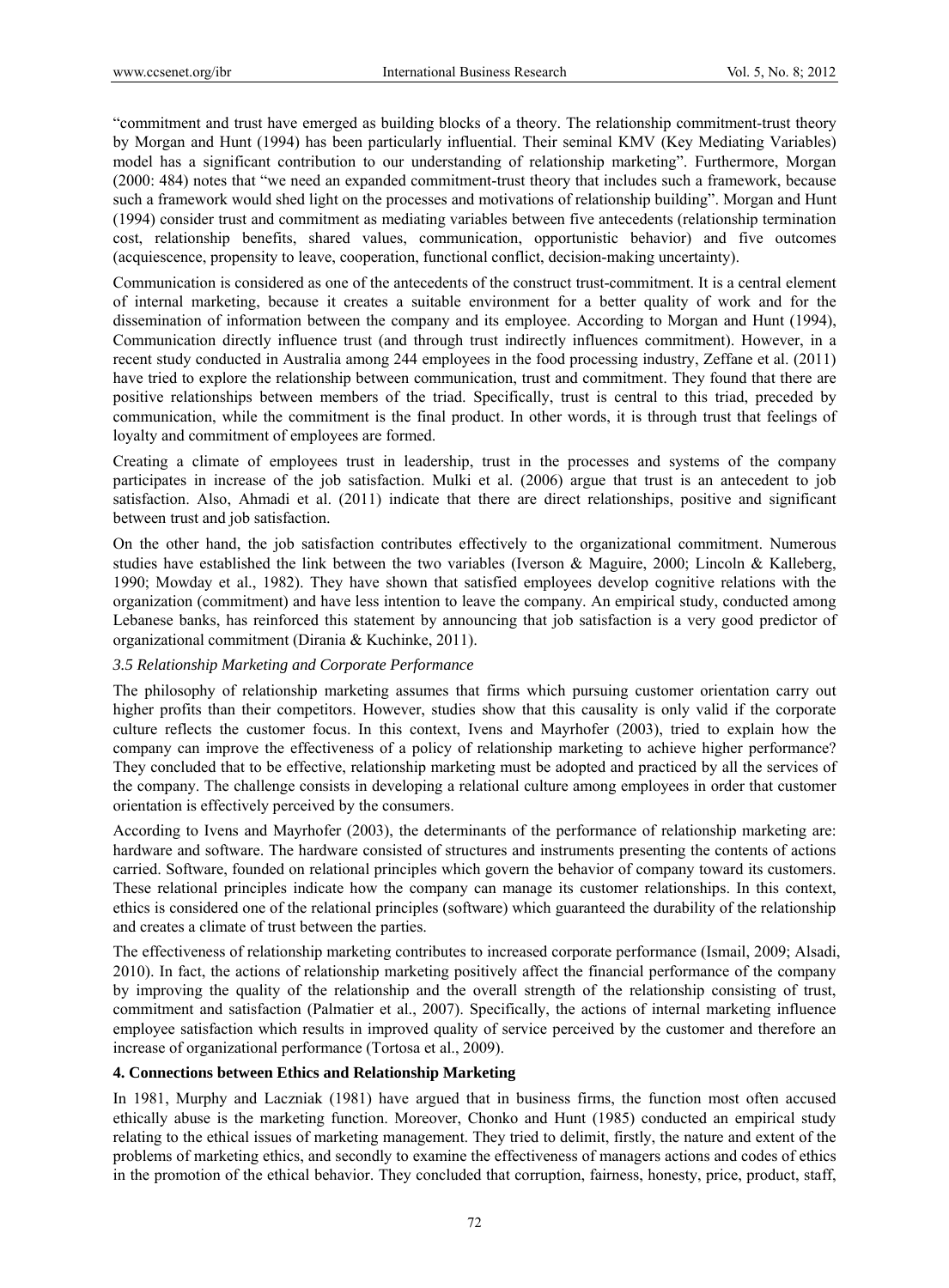confidentiality, advertising, data manipulation and purchase are the ethical main issues confronted by marketing managers. Thus, ethics is a parameter which influences the effectiveness of marketing actions.

Various theoretical frameworks were mobilized to analyze the question of ethics in marketing. The general theory of marketing ethics (Hunt & Vitell, 1986) is one of these frameworks. It builds on the distinction carried out in moral philosophy between deontological ethics and teleological ethics (Hunt & Vitell, 1986). The deontological theory focuses on specific behaviors or actions and their accuracy or inaccuracy, whereas the teleological theory is focused on the consequences of behaviors and actions as well as the share of "good" and "bad" in these consequences. However, Cherry and Fraedrich (2002) have reformulated the consequentialist approach of ethical theory (teleological) and the non-consequentialist (deontological), by noting that the legitimacy of an act is not determined by its consequences (Piercy & Lane, 2007). The authors hypothesize that the judgment is in the center of ethical decision making. It is founded on deontology and evaluated by teleology which influences behavior through the intention as a mediating variable (Piercy & Lane, 2007).

Concerning relationship marketing, Gundlach and Murphy (1993) are considered the first to recognize that ethical principles are a prerequisite to the creation of a climate of collaboration necessary to the success of relationship marketing (Ndubisi, 2009). Gundlach and Murphy (1993) examined the ethical and legal foundations of relationship marketing by providing a continuum of exchange which places contractual exchange between the transactional exchange and relational exchange. In addition, the authors admit that trust, fairness, responsibility and commitment are the principal ethical dimensions of exchange.

Murphy et al. (2007) believe that relationship marketing is inherently a concept with strong ethical roots, since ethics is the key to the sustainability of relationships. They recognized the existence of several ethical dimensions, but they proposed the use of the theory of "ethical virtues" based on good moral habits. They assumed that there are three fundamental ethical virtues in relationship marketing, which stress on individuals and the organization rather than on problems and dilemmas. These are: trust, commitment and diligence. Nevertheless, Murphy et al. (2007) believe that the application of ethical virtues is effective only in an organization where there is a consumer orientation, dialogue, collaboration, and partnership with consumers.

Gummesson (1996) underlines the passage from "hard" mass marketing, to the creation of the relationships with consumers as "co-producers" and "members" of various programs. Values are created by the long term interactions between the different partners, in the respect and mutual gain. Companies become increasingly concerned about satisfaction of their customers. They add value to products or services such as the improvement of quality, service after purchases, support services. Ethical behaviors are judged not only like good things to do, but like a good deal (Kavali et al., 1999). Customer perception of the ethical character of the company and employees influences the quality of client-company, and therefore, trust and customer satisfaction (Valenzuela et al., 2010). Thus, the offer of the company within the framework of relationship marketing is regarded a "value carrier" in which the offer of the company is higher than that of competitors (Kavali et al., 1999).

Takala and Uusitalo (1996) proposed on the basis of normative ethical theory, a conceptual framework for the evaluation of relationship marketing in an ethical perspective. They suggested a program aiming at helping managers to plan and implement morally justified operations of relationship marketing. This program consists of four components namely: the ethics of keeping promises and truth-telling, the ethics of equal treatment of consumers, the ethics commitment and the ethics of communication. They add that it is necessary to establish a code of ethics to resolve ethical dilemmas of the everyday practice of marketing. This code must contain four elements and form a fixed part of the marketing program to ensure its effectiveness.

The introduction of codes of ethics within the company aims to create a climate of collaboration and cooperation between employees and the company and between employees themselves. Moreover, codes of conduct transmit ethical values of the company who are supposed to influence the behavior of employees and their decision making. It appears to be that many companies now see the formalization of business ethics as an integral part of their commercial practices (Svensson et al., 2006).

Internal marketing seen as a process and a principal component of relationship marketing, promotes the creation, maintenance and strengthening of relations between the company and its employees from the perspective of satisfying consumers. Thus, considering the employee as internal customer (Berry, 1981), internal marketing can be an engine for building an ethical climate within the company. Indeed, using internal communication, internal marketing facilitates the dissemination of ethical values, which are the basis for the creation of organizational trust Pučėtaitė and Lämsä (2008a, 2008b) and organizational commitment (Hunt et al., 1989; Valentine & Barnett, 2003; Collierand & Esteban, 2007; English, 2008). These attitudes contribute to employee satisfaction at work (Mowday et al., 1982; Lincoln & Kalleberg, 1990; Iverson & Maguire, 2000; Mulki et al., 2006; Ahmadi et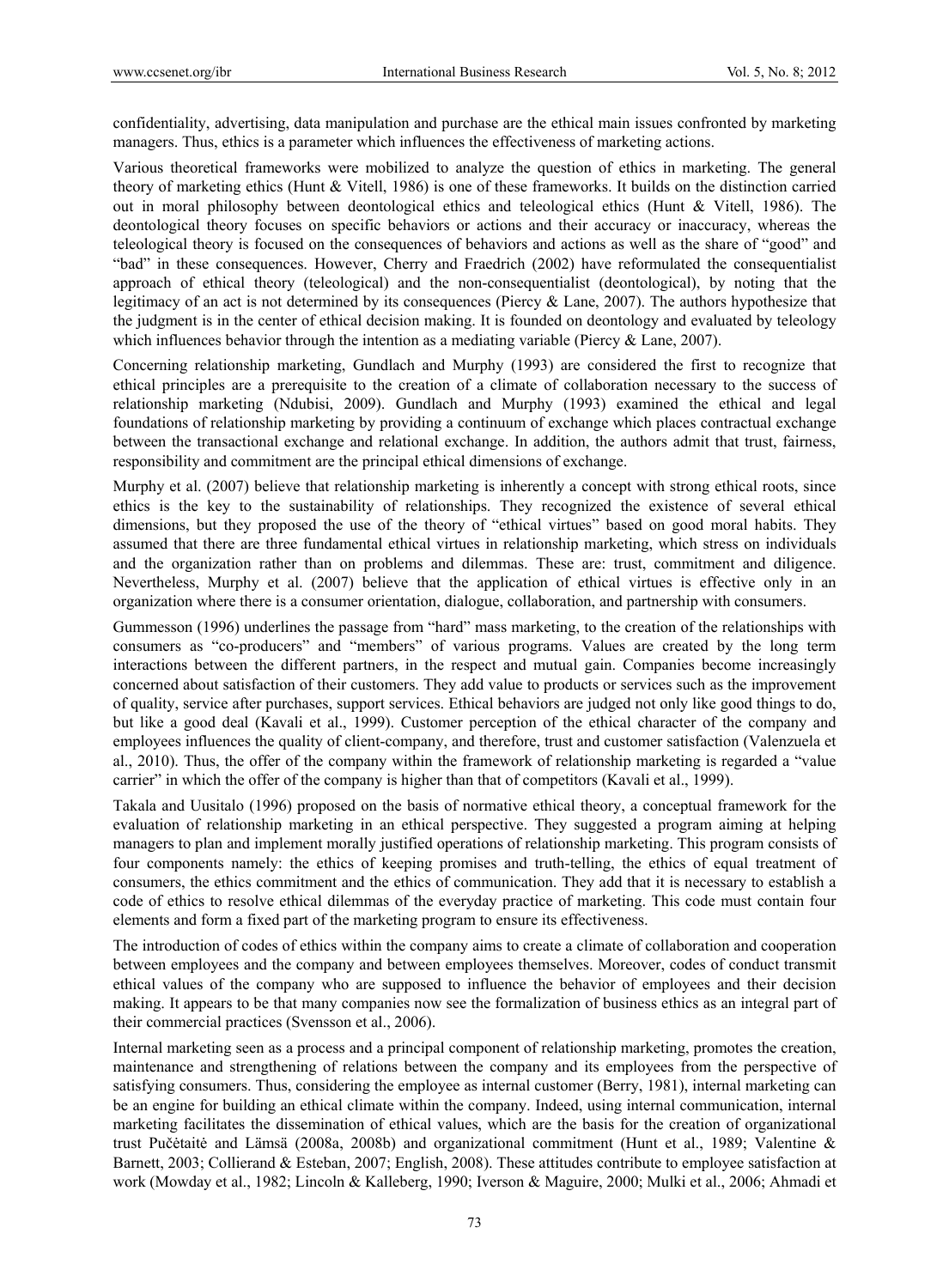al., 2011) which in turn participates in consumer satisfaction (Zeithaml & Bitner, 2000). Obviously, consumer satisfaction is the main source of corporate performance (Van Der Wiele, 2002).

From the preceding, it is possible to assume that the relationship marketing across its dimensions (communication, organizational trust, organizational commitment and employee satisfaction), acts as a mediator in the relationship between ethics and corporate performance.

#### **5. Mediating Variables**

To clarify the role of each mediating variable (dimension of relationship marketing) in the relationship between ethics and corporate performance we will try to present the characteristics of each variable.

#### *5.1 Communication*

Anderson and Narus (1990) define communication as the provision of relevant and timely information between actors. On the other hand, Mohr and Nevin (1990) emphasize the message (content), channel (means), feedback (two way communications) and communication impact/effect as the main elements of the communication process. Also communication makes reference to the concept of transmitters and receivers, coding and decoding of information as well as responses and possible disturbances in the communication process itself.

Communication with employees is realized through internal communication. It can be defined as transactions between individuals and groups in organizations at various levels and in different areas of specialization (Dolphin, 2005), ou encore as "all formal and informal communication taking place internally at all levels of an organization" (Kalla, 2005; 304). Steyn et al. (2011) emphasize that, effective internal communication can give meaning to jobs, make people feel connected and accountable and increase productivity. Internal communication policies should thus encourage frequent, honest, open, job related, two-way communication among managers and subordinates facilitated by an accommodative internal environment.

Dolphin, (2005) indicates that the main role of internal communication is building and nourishing employee relations, establishing trust, providing timely and reliable information and thereby contributing to general motivation, particularly in times of change and stress. Furthermore, communication plays an important role in building and developing a corporate culture based on specific values. Lovelock et al. (2008) suggest that an effective internal communication makes it possible to deliver satisfactory services and to maintain harmonious and productive relationships while reinforcing trust, respect and loyalty of employees. This communication is carried out through internal newsletters, video, meetings, intranet (internal network to the enterprise) or of internal companions.

## *5.2 Organizational Trust*

The concept of trust has been the subject of several definitions depending on the application domain: the philosphy, sociology and economics. However, at the organizational level, Mayer et al. (1995, 2007) developed "an integrative model of organizational trust" in which they define trust as the willingness of a party to be vulnerable to the actions of another party based on the expectation that the other will perform a particular action important to the trustor, irrespective of the ability to monitor or control that other party" Mayer et al. (1995: 712). This definition emphasizes the concept of vulnerability that combines the risk and uncertainty. Roulleaux Dugage (2008, p: 50) indicates that "any trust has a threshold, namely the accepted maximum risk. We always make trust to a certain point. To make trust, is to abandon the idea to control the actions of the other (risk) in a particular domain of knowledge, because we think (uncertainty) that is benevolent and competent, at the same time, in this domain".

Organizational trust has done a lot of flow anchor. In effect, works that address the role of trust in the development of an employment relationship are numerous (Dirks & Ferrin, 2002). However, it is possible to distinguish several types of trust according to the referent chosen which may have a particular effect on the quality of the employment relationship. Besides, "employees can develop a relationship of trust toward of at least two referents, whose supervisor and general representatives of the organization" Whitener (1997: 393). The organization is represented by its executive officers and procedures. In this context, the trust of the employee in the direct supervisor is more likely to explain the behavior and performance at work (Deluga, 1994; Gomez & Rosen, 2001), while trust in his organization is more related to attitudes oriented organization and not to daily work such as organizational commitment and intention to leave (Aryee et al., 2002; Mayer & Gavin, 2005; Wat & Shaffer, 2005). Whatever the type of referent selected, three elements are sources of trust, namely: the skills of the party which we trust, benevolence and integrity (Guerrero & Herrbach, 2009). These three factors contribute uniquely and independently to form a trust in organization (Mayer et al., 1995).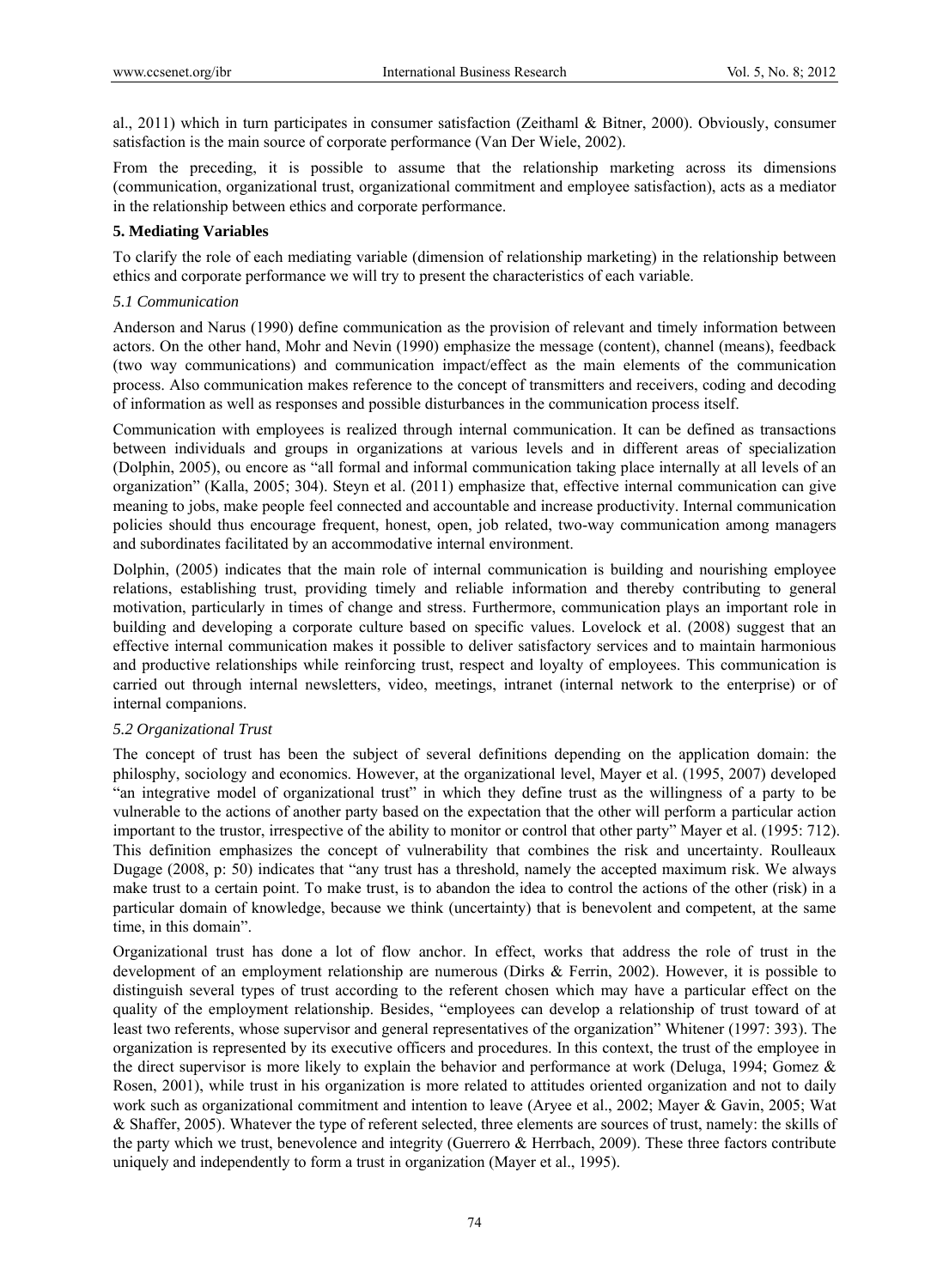#### *5.3 Organizational Commitment*

Meyer and Allen (1991) describe organizational commitment as a link, a psychological state that characterizes the relationship between the employee and the organization, which has implications for the decision to remain within the organization. This psychological state can take three forms which they called the three components of organizational commitment (Allen & Meyer, 1996; Meyer & Allen, 1991, 1997): Continuance commitment, affective commitment and normative commitment.

- The continuance commitment: refers to the predisposition of an individual to feel connected to the organization according to the benefits that it gives him (salary, status, promotion, etc.). And what costs him to stay there (sacrifices of time, salary, etc.).
- Affective commitment: refers to the emotional attachment and identification of an employee to his organization.
- The normative commitment: is defined as a moral component referring to the sense of obligation and responsibility.

Meyer and Allen (1997) emphasize that these three components of organizational commitment coexist in varying degrees in the individual and are not mutually exclusive.

#### *5.4 Job Satisfaction*

Job satisfaction can be defined as an outcome of perceptions of the employees about the importance of the things that are provided by their jobs and it is an emotional response to the job that could only be inferred, outcomes of job either meet or exceed expectations, and attitude towards the job (Luthans, 2002). For Pool, (1997) job satisfaction is an attitude that individuals maintain about their jobs. Also, job satisfaction is an internal state that is expressed by affectively and cognitively evaluating an experienced job with some degree of favor or disfavor (Whitman et al., 2010).

Job satisfaction is considered as a multidimensional concept, because it is an emotional response toward various facets of work. A person can be relatively satisfied with one aspect of his work but not satisfied with one or more other aspects (Rahman, 2006). Robbins (1997) emphasizes the existence of five elements influencing satisfaction or dissatisfaction in the work: nature of the work, supervision, present pay, promotion opportunities and relation with coworkers. It possible to add another element, that "immediate working condition" (Davis & Newstrom, 1997).

#### **6. Proposed Conceptual Model**

The integration of ethical values within the company and its institutionalization promotes the creation and maintenance of ethical behavior and provides guidance in decision making. Research has shown that establishing an ethical climate in the company has in positive impact on company performance (Weeks, 2004; Shah et al., 2011). To this end we propose:

#### *Proposition 1: Ethics in enterprise has a direct and positive impact on performance.*

Ethical principles are a precondition for the success of relationship marketing (Gundlach & Murphy, 1993) and the sustainability of relationships (Murphy et al., 2007) since they create a climate of collaboration and cooperation within the company. On the other hand, the effectiveness of relationship marketing promotes building and maintaining enduring relationships with employees. Indeed, the actions of internal marketing contribute to employee satisfaction and therefore customer satisfaction that has a positive effect on business performance (Tortosa et al., 2009).

#### *Proposition 2: Ethics has a positive impact on relationship marketing.*

#### *Proposition 3: Relationship marketing positively influences corporate performance.*

Relationship marketing as a process (communication, organizational trust, job satisfaction, organizational commitment) contributes to the efficiency of an approach based ethics within the company and consequently, to increase the performance of the firm. These dimensions are, therefore, the role of mediating variables in the relationship between ethics and performance. In this context, we will try to determine the impact of each variable on ethics and performance.

#### *6.1 Ethics, Communication and Performance*

There is a general agreement in the literature on the necessity of communication for the success of ethical codes and charters in company. Internal communication promotes the diffusion of information for the employees about ethical and social activities of the enterprise by ensuring the integration of ethical values in the behaviors and the minds of employees. Specifically, "through communication, managers are able to subtly but potently embed and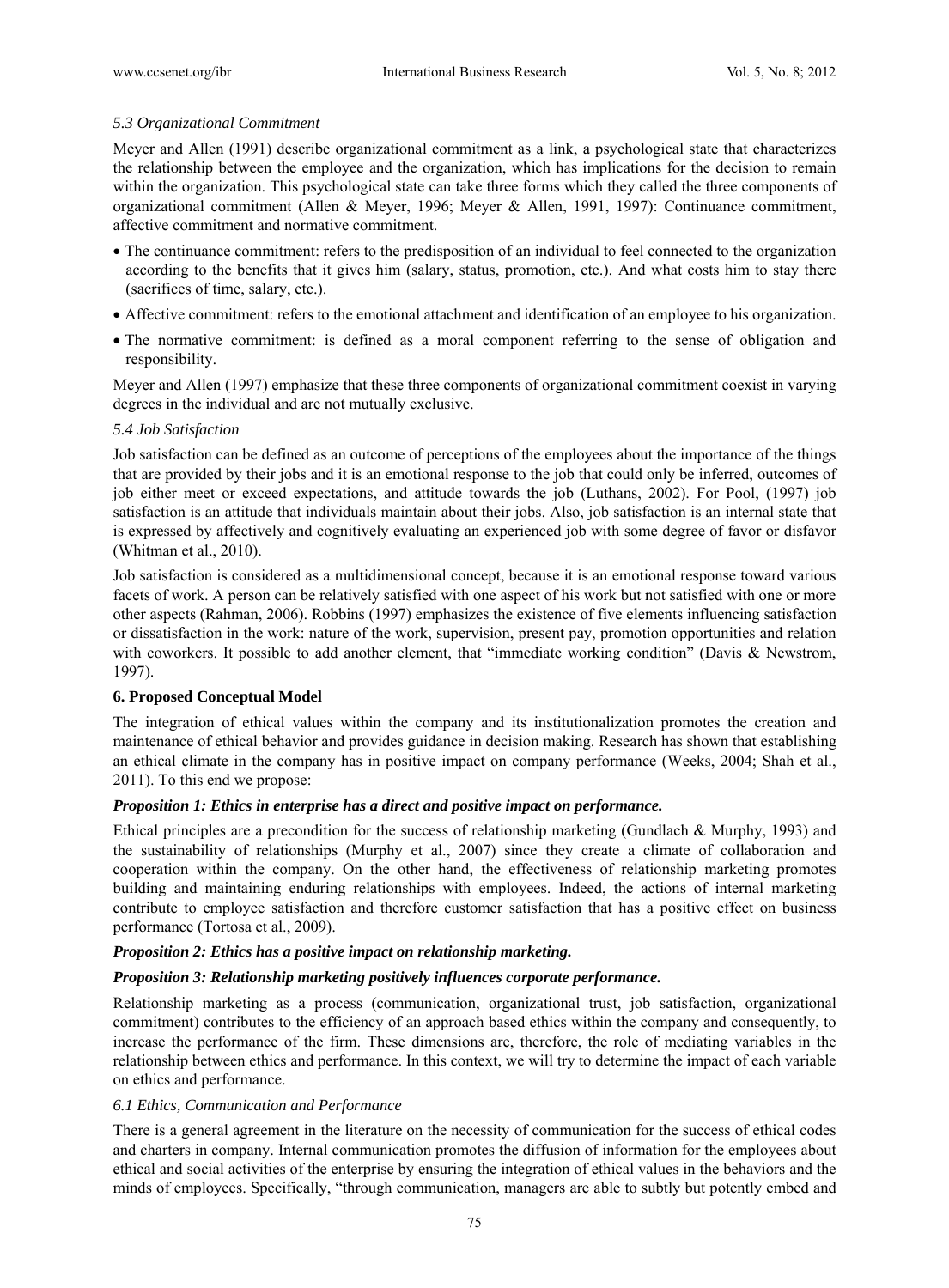transmit the underlying ethical values and expectations of the organization's rules and codes to their subordinates. When employees understand and embrace the expectations and values inherent in organizational rules and codes in their everyday decisions, the result is a principled-local climate" (Parboteeah et al., 2010: 606). For that, training programs and awareness programs of the employees constitute communication tools of the content of ethical codes, and means to implement them (Valentine & Barnett, 2003; Svensson et al., 2009). So, Communication is a means to ensure the effectiveness of ethics and codes of conduct (weeks & Nantel, 1992; Koh & Boo, 2001; Van Sandt & Neck, 2003; Stevens, 2008).

Verbeke et al. (1996) indicates that the communication within the company has a positive effect on ethical decision made by employees. Moreove, Irrespective of the content of the communication, as individuals communicate with each other more frequently, they are more likely to learn about and take others' needs and perspectives into account and consequently engage in more ethical decision-making. Other hand, when there is effective communication within the company, employees are more likely to consider the welfare of others, and less inclined to satisfy their personal interests when making decisions (Parboteeah et al., 2010).

Based on an empirical study conducted among 1025 employees in Brazil, Thomaz (2010) showed that the behavior of members of an organization generate images that are communicated and perceived by the public of the organization. The repetition of these images expressed it conduct and forms the reputation (favorable or unfavorable) of the organization in the minds of stakeholders. A positive reputation of the company promotes increased business performance. In addition, the company's reputation is considered an intangible resource, and currently intangible resources are considered as a source of sustainable competitive advantage (Iwu-Egwuonwu RC, 2011).

## *Proposition 4: Communication plays a mediating role in the relationship between ethics and corporate performance.*

## *6.2 Ethics, Organizational Trust and Performance*

According to Pučėtaitė and Lämsä (2008a), it is possible to built organizational trust across tools of the ethical managent such as codes of ethics, training on ethics, auditing, ethics... The authors postulate that "the advancement of organizational trust is a process which involves organizational practices based on ethical principles. Since ethics management tools are directed at managing organizational values, principles, behavior norms in an organization, the tools can reinforce use of ethical organizational practices. When ethics management tools and ethical organizational practices are used in tandem, organizational trust can be advanced" (Pučėtaitė & Lämsä, 2008a: 381). In addition, Mulki et al. (2006) have concluded that trust in supervisors is an essential element in the process by which the ethical climate influences salespersons' job attitudes including job satisfaction and organizational commitment.

Pučėtaitė, Lämsä (2008b) argue that the work ethic and organizational trust are not static phenomena, but rather dynamic. This can be explained by the fact that the attitudes, behaviour norms and principles that constitute work ethics in a certain context may be changing due to pressures of the external environment (e.g. growing society's expectations towards product quality) or may be changed by internal, for instance, management's endeavours (e.g. training programmes to enhance employees' competences).

Organizational trust and particularly intrateam trust (perceptions of trust that a team member has in his or her fellow team members) is positively related to team performance (De Jong & Elfring, 2010). Thus, based on a meta analysis conducted on trust in superior, Dirks and Ferrin (2002) have shown that trust is a major antecedent for a number of key outcomes, including job performance, organizational citizenship behaviors, organizational commitment, job satisfaction, and turnover intentions. The authors described the mechanism by which trust in superiors positively influences performance. "First, as trust develops, people will spend less time covering their backs and more time focusing on their jobs. Second, drawing upon social exchange theory, they suggested that individuals who trust one another will develop higher quality social relationships. In these relationships, individuals will help one another and go above and beyond the call of duty, actions which should lead to higher levels of performance" (cited by Palanski et al., 2011).

## *Proposition 5: Organizational trust plays the role of mediator in the relationship between ethics and performance.*

#### *6.3 Ethics, Job Satisfaction and Performance*

An empirical study established by Sergio (2003) in banks, shows that ethical behavior of sellers have a positive impact on customer satisfaction. Specifically, the author points out that ethical behavior of sellers influence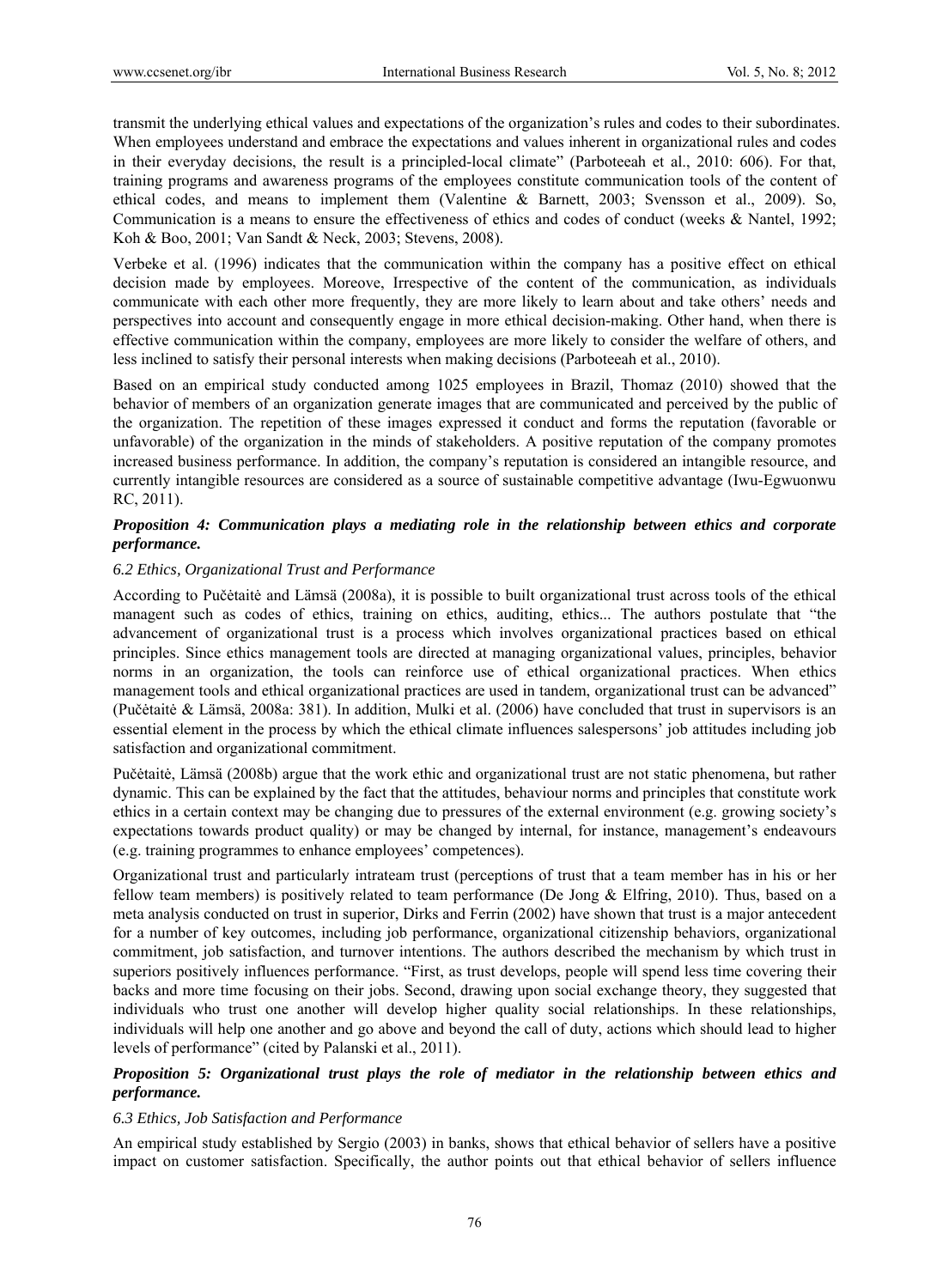consumer satisfaction towards the basic service and not the satisfaction of the company. These results highlight the importance of the behavior of the staff in contact on customer satisfaction.

Moreover, the explicit or implicit institutionalization of ethics has a positive effect on employee satisfaction (Vitell & Singhapakdi, 2008). On the one hand, the implicit institutionalization of ethics is a significant determinant of organizational climate, particularly in the change of the organizational culture. On the other hand, the explicit institutionalization of ethics through the rules, guidelines and ethical codes facilitates employee's understanding of ethical actions undertaken by the firm. However, the authors think that to inculcate specific values and beliefs in the mind of the employees, an implicit institutionalization of ethics may require some explicit acts.

Elci and Alpkan, (2009), announced that in company, there are several types of ethical climates (climate of social responsibility, voluntary climate, climate selfish...) which can affect the job satisfaction in a positive, negative, and some of them are not related to satisfaction. Researchers suggest that to be able to influence the job satisfaction, organizations must have a law and professional codes of ethics accompanied by regular ethical audits. In this case, employees are obliged to comply with these regulations and professional codes.

For this purpose, the establishment of an ethical ideal climate increases job satisfaction and therefore, provides higher performance (Pettijohnet et al., 2008; Elci & Alpkan, 2009). Clearly, a high level of performance results by profits for the company.

## *Proposition 6: The job satisfaction plays a mediating role in the relationship between ethics and performance.*

## *6.4 Ethics, Organizational Commitment and Performance*

Theoretical and empirical studies (Hunt et al., 1989; Valentine & Barnette, 2003; Collierand & Esteban, 2007; English, 2008) showed that there are positive relationships between ethical values of the company and organizational commitment in marketing. They believe that to maintain a high level of employee commitment, leaders and managers must define, refine, evaluate, communicate and institutionalize ethical principles in the policies, the practices and objectives of the company, and consequently the realization of the specific organizational benefits such as productivity and effectiveness.

Fritz et al. (1999), add that the commitment of employees differs according to the organizational level. They distinguish three organizational levels namely: the aggregate level, the central level and the higher level. The degree of employees commitment of the three hierarchical levels depends on the reliability of information transmitted on the ethical values and standards.

In addition, Turker, (2009) analyzed how the "Corporate Social Responsibility" influences organizational commitment while being based on the theory of social identities. He found that Corporate Social Responsibility towards social and non-social stakeholders, employees and consumers conjectures organizational commitment. Research on the impact of Corporate Social Responsibility on employees can be classified into two categories. On the one hand, research which analyzes how the company affect prospective employees. In this case, the Corporate Social Responsibility creates a good reputation of the company and increases its attractivity as an employer, as well as the social performance sends signals to job seekers. On the other hand, studies which trait the impact of Corporate Social Responsibility on current employees of the company. In this context, Corporate Social Responsibility is interested in the behaviors of employee. The perception of the employees of corporate citizenship ensures a high level of commitment, customer loyalty, as well as sustainable performance (Maignan et al., 1999).

Furthermore, the link between organizational commitment and Corporate Social Responsibility can be determined through the satisfaction of the needs for employees (Peterson, 2004). Employees come to the company with needs, skills and expectations. They wish to work in an environment where they can use their abilities and satisfy their needs. If the company offers this opportunity to the employees, the level of organizational commitment increases (Vakola & Nikolaou, 2005), absenteeism and turnover decrease in the organization what supports the increase in the organizational performance (Hunt et al., 1985).

Weeks et al. (2004) examined the relationship between ethical climate, organizational commitment and performance among sellers. The researchers estimate that the ethical climate has an effect on the sales force. The perception of the sellers of the positive ethical climate influences their individual commitment to quality and organization. However, Weeks et al. (2004) suggest that ethical climate does not have a direct effect on the performance; it acts indirectly performance when there is an individual commitment to quality and to organization as mediating variables.

*Proposition 7: Organizational commitment plays a mediating role in the relationship between ethics and corporate performance.*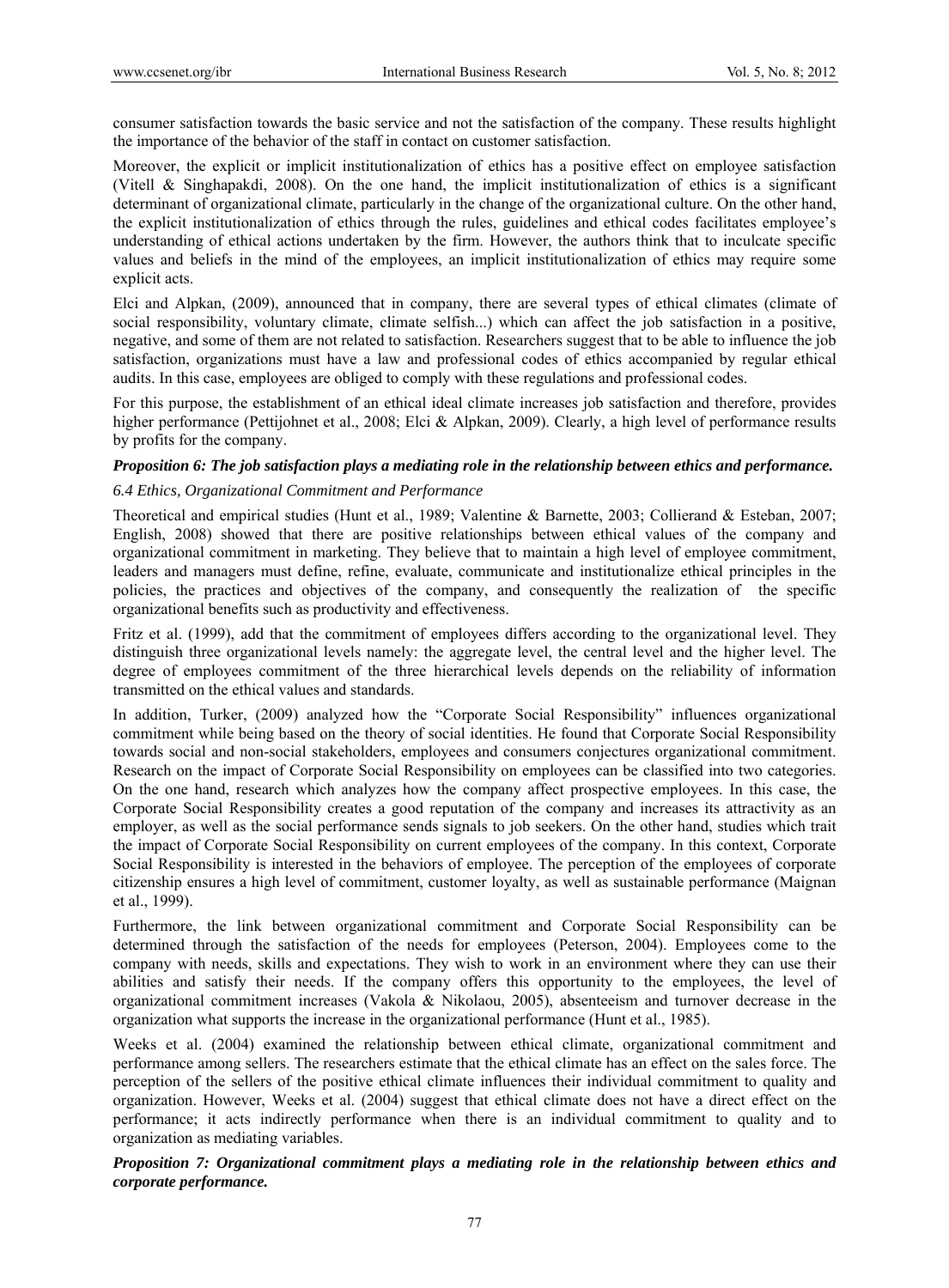Based on the literature review developed throughout this work and the seven research propositions presented above, we will try to establish our conceptual model linking ethics, relationship marketing and corporate performance. (Figure 1)





Figure 1. Our conceptual model of Ethics, Relationship Marketing and Corporate Performance

#### 7. **Conclusion**

In this work, we tried to establish, from the existing literature, the links between ethics, relationship marketing and corporate performance. Our goal is to determine the impact of creating an ethical climate within the company on company performance based on relationship marketing. The latter is applied within the company through internal marketing (Morgan & Hunt, 1994).

Establishing an ethical climate within the company supports the creation of ethical behavior of employees as well as ethical decision making. This climate is directly involved in corporate performance. Since relationship marketing is itself a concept with strong ethical roots (Murphy et al., 2007), it contributes, through the mechanisms of internal marketing, to the implicit and explicit institutionalization of ethics.

Internal marketing is considered as the process of establishing, maintaining and building sustainable relationships between the organization and employees. This process is based on mechanisms which ensure the durability of relations: communication, organizational trust, job satisfaction and organizational commitment.

The analysis of the literature review has shown that these mechanisms act as mediator in the relationship between ethics and corporate performance. Indeed, internal communication facilitates the dissemination of ethical values, which are the basis for the achievement of organizational trust and organizational commitment. These behaviors promote employee satisfaction in the work which in turn participates in consumer satisfaction. Some theoretical and empirical studies have affirmed the positive impact of consumer satisfaction on corporate performance (Van Der Wiele, 2002).

This paper has managerial implications relating mainly to the positive effects of the establishment of an ethical approach to employee satisfaction and thereby increases the performance of the company. Thus, if a company wants to have an employee satisfaction at work, a strong organizational commitment, organizational trust, it is important to regularly communicate the values and ethical standards to preserve the reputation of the company.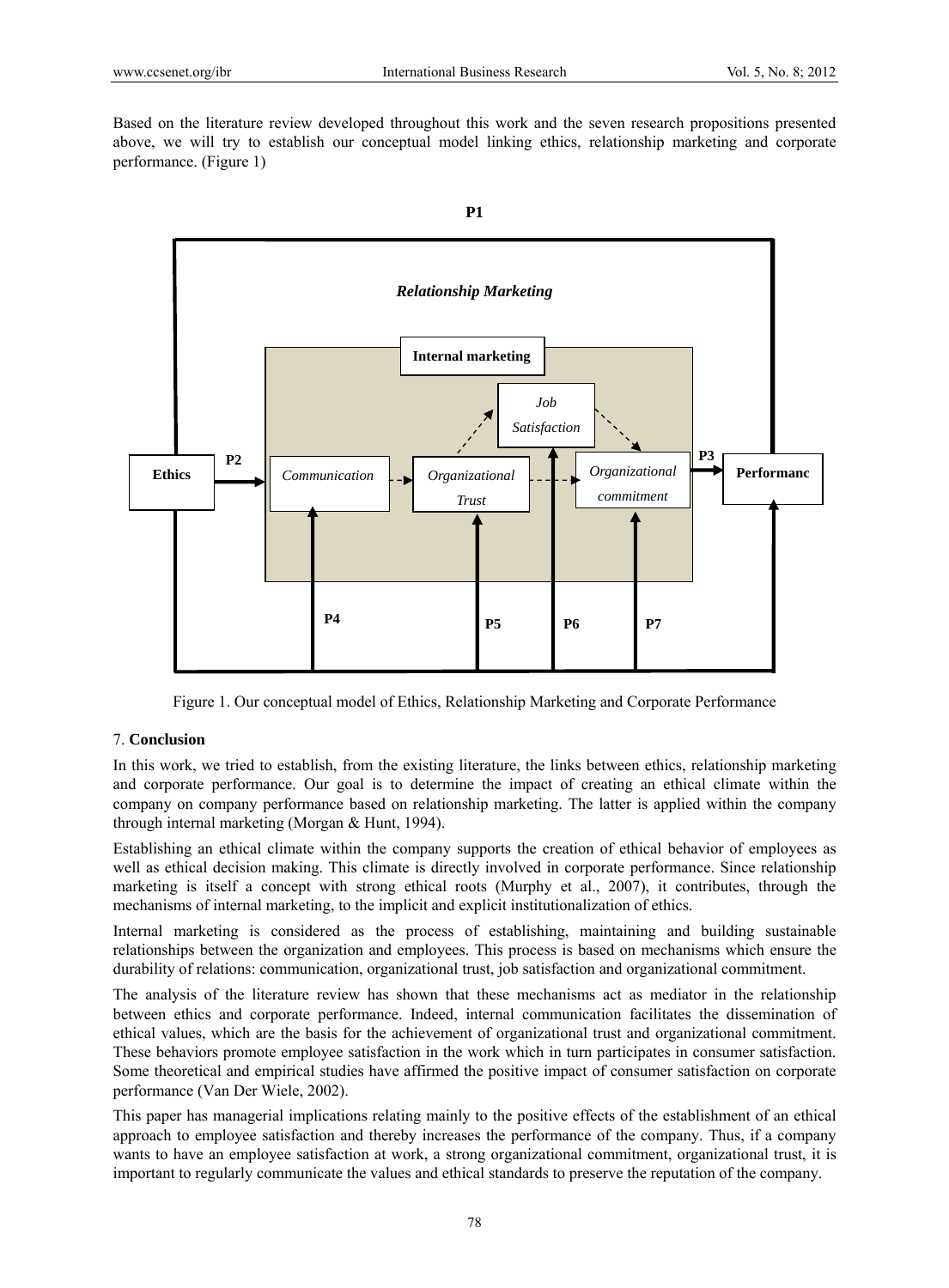#### **References**

- Ahmadi, S. A. A., Ahmadi, F., Noor, P., & Zandieh, A. (2011). Social Capital and its Impact on Job Satisfaction. *Interdisciplinary Journal of Contemporary Research in Business, 3*(2), 511-522.
- Ahmed, P. K., & Rafiq, M. (2003). Internal marketing issues and challenges. *European Journal of Marketing, 37*(9), 1177-1186. http://dx.doi.org/10.1108/03090560310498813
- Allen, N., & Meyer, J. (1996). Affective, Continuance, and Normative Commitment to the Organization: An Examination of Construct Validity. *Journal of Vocational Behavior, 49*, 252-276. http://dx.doi.org/10.1006/jvbe.1996.0043
- Anderson, & Narus, J. A. (1990). A model of distributor firm and manufacturer firm working partnerships. *Journal of Marketing, 54*(January), 42-58.
- Aryee, S., Budhwar, P., & Chen, Z. (2002). Trust as a mediator of the relationship between organizational justice and work outcomes: test of a social exchange model. *Journal of Organizational Behavior, 23*(3), 267-285. http://dx.doi.org/10.1002/job.138
- Ballantyne, D. (1997). Internal Network for internal Marketing. *Journal of marketing Managemen, 13*(5), 343-366.
- Béjaoui, A., & M'henna, M. A. (2010). La relation satisfaction, confiance, engagement: Application au secteur hôtelier. *Revue Marocaine de Recherche en Management et Marketing*, septembre 2009-Aout 2010 (2/3), 267-290.
- Berrone, P., Surroca, J., & Tribo, J. A. (2007). Corporate Ethical Identity as a Determinant of Firm Performance: A Test of the Mediating Role of Stakeholder Satisfaction. *Journal of Business Ethics, 76*, 35-53. http://dx.doi.org/10.1007/s10551-006-9276-1
- Berry, L. L. (1981). The employee as customer. *Journal of Retail Banking, 3*(March), 25-8.
- Berry, L. L. (1983). Relationship marketing. In Berry L. L, Shostack G. L. and Upah G. D. (Eds.), *Emerging perspectives on services marketing* (pp.25-28). Chicago: American Marketing Association.
- Blois, K. (2003). B2B relationship a social construction of reality? A study of marks and spencer and one of its major supplier. *Marketing theory, 3*(1), 79-95. http://dx.doi.org/10.1177/1470593103003001005
- Cherry, J., & Fraedrich, J. (2002). Perceived Risk, Moral Philosophy and Marketing ethics: Mediating Influences on Sales Managers. *Ethical Decision-Making Journal of Business Research, 55*(12), 951-962.
- Chonko, L. B., & Hunt, S. D. (1985). Ethics and marketing management: An empirical examination. *Journal of Business Research, 13*(August), 339-59. http://dx.doi.org/10.1016/0148-2963(85)90006-2
- Collierand, J., & Esteban, R. (2007). Corporate social responsibility and employee commitment. *Business Ethics: A European Reviewl, 16*(1), 19-33.
- Davis, K., & Newstrom, J. W. (1997). *Organizational Behavior: Human Behavior at Work* (11th ed.). New York: McGraw-Hill.
- De Jong, B. A., & Elfring, T. (2010). How Does Trust Affect the Performance of Ongoing Work Teams? The Mediating Role of Reflexivity, Monitoring and Effort. *Academy of Management Journal, 53*(3), 535-549. http://dx.doi.org/10.5465/AMJ.2010.51468649
- Deluga, R. (1994). Supervisor trust building, leader-member exchange and organizational citizenship behavior. *Journal of Occupational and Organizational Psychology, 67*(4), 315-326. http://dx.doi.org/10.1111/j.2044-8325.1994.tb00570.x
- Dirania, K. M., & Kuchinke, K. P. (2011). Job satisfaction and organizational commitment: validating the Arabic satisfaction and commitment questionnaire (ASCQ), testing the correlations, and investigating the effects of demographic variables in the Lebanese banking sector. *The International Journal of Human Resource Management, 22*(5), 1180-1202. http://dx.doi.org/10.1080/09585192.2011.556801
- Dirks, K. T., & Ferrin, D. L. (2002). Trust in Leadership: Meta-Analytic Findings and Implications for Research and Practice. *Journal of Applied Psychology, 87*(4), 611-628. http://dx.doi.org/10.1037/0021-9010.87.4.611
- Dolphin, R. R. (2005). Internal Communications: Today's Strategic Imperative. *Journal of Marketing Communications, 11*(3), 171-190. http://dx.doi.org/10.1080/1352726042000315414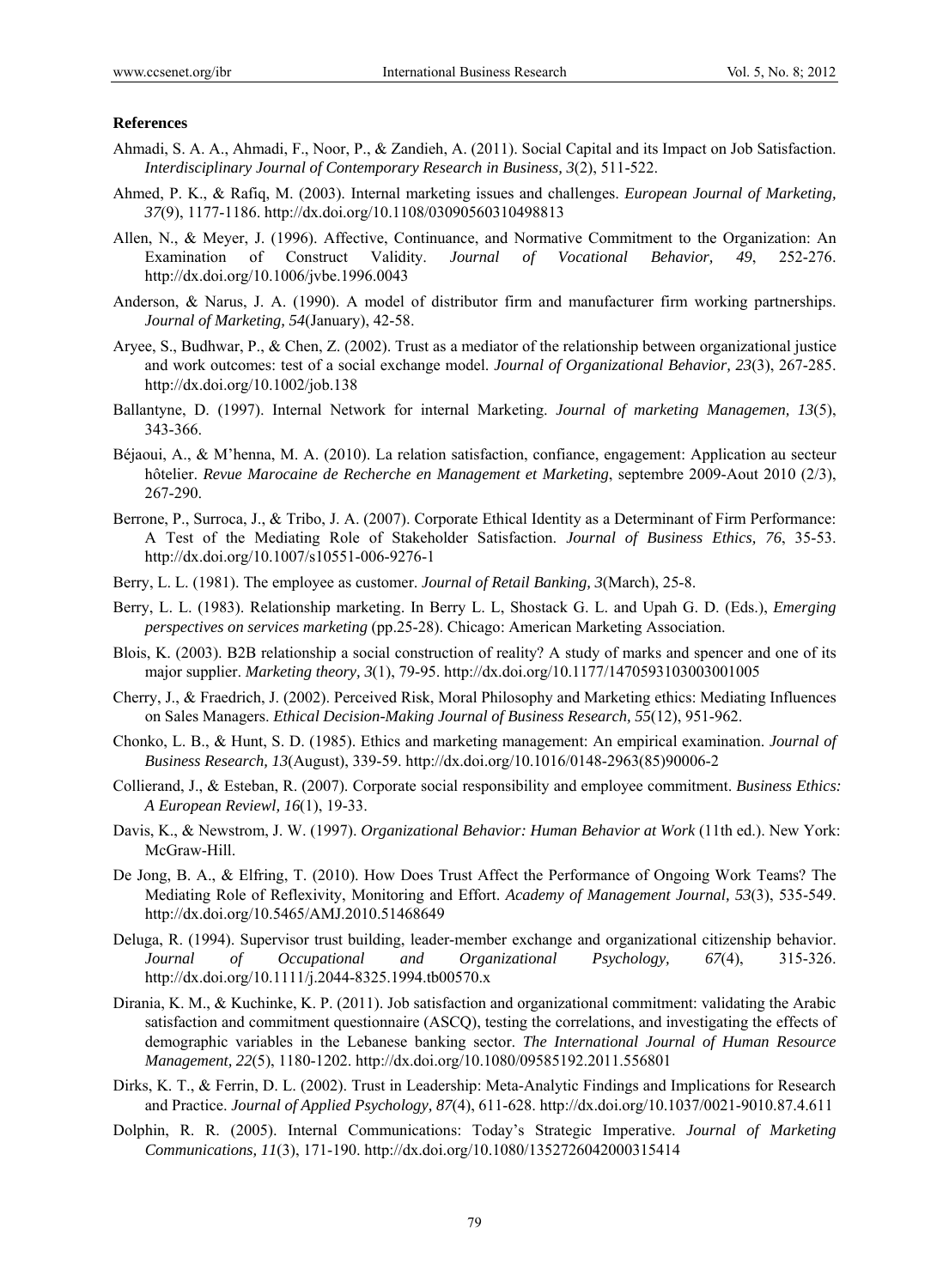- Dwyer, D., Schurr, P., & Oh, S. (1987). Developing buyer-seller relationships. *Journal of Marketing, 51*(2), 11-27. http://dx.doi.org/10.2307/1251126
- Elci, M., & Alpkan, L. (2009). The Impact of Perceived Organizational Ethical Climate on Work Satisfaction. *Journal of Business Ethics, 84*(3), 297-311. http://dx.doi.org/10.1007/s10551-008-9709-0
- English, B. (2008). Climate for ethics and occupational- organizational commitment conflict. *Journal of Management Development, 27*(9), 963-975. http://dx.doi.org/10.1108/02621710810901309
- Fann, T. G., Hartman, J. L., & Zolin, R. (2009). The central role of communication in developing trust and its effect on employee involvement. *Journal of Business Communication, 46*(3), 287-310. http://dx.doi.org/10.1177/0021943609333522
- Fritz, J. M. H., Arnett, R. C., & Conkel, M. (1999). Organizational Ethical Standards and Organizational Commitment. *Journal of Business Ethics, 20*(4), 289-299. http://dx.doi.org/10.1023/A:1005939325707
- Geyskens, I., Steenkamp, J. E. M., Scheer, L. K., & Kumar, N. (1996). The effects of trust andinterdependence on relationship commitment: a trans-Atlantic study. *International Journal of Marketing Research, 13*(4), 303-17. http://dx.doi.org/10.1016/S0167-8116(96)00006-7
- Gomez, C., & Rosen, B. (2001). The leader-member exchange as a link between managerial trust and employee empowerment. *Group & Organization Management, 26*(1), 53-69. http://dx.doi.org/10.1177/1059601101261004
- Gounaris, S. (2010). Internal-market orientation: a misconceived aspect of marketing theory. *European Journal of Marketing, 44*(2), 1667-1699. http://dx.doi.org/10.1108/03090561011079837
- Gruen, T. W. (2005). Le marketing relationnel: Réflexions et leçons sur une décennie. *Revue Française du Marketing, 202*, 71-82.
- Guerrero, S., & Herrbach, O., (2009). La confiance organisationnelle au coeur de léchange social Et si bien traiter ses employés était payant?. *Relations industrielles / Industrial Relations, 64*(1), 6-26.
- Gummesson, E. (1994). Making relationship marketing operational. *International Journal of Service Industry Management, 5*(5), 5-20. http://dx.doi.org/10.1108/09564239410074349
- Gummesson, E. (1996). Relationship Marketing and Imaginary Organizations: A Synthesis. *European Journal of Marketing, 30*(2), 31-44. http://dx.doi.org/10.1108/03090569610106635
- Gummesson, E. (1997). Relationship marketing as a paradigm shift: Some conclusions from the 30R approach. *Management Decision, 35*(4), 267-272. http://dx.doi.org/10.1108/00251749710169648
- Gummesson, E. (2002). *Total relationship marketing: Rethinking marketing management* (2nd ed.). Oxford: Butterworth-Heinemann.
- Gundlach, G. T., & Murphy, P. E. (1993). Ethical and legal foundations of relationship marketing exchanges. *Journal of Marketing, 57*(4), 35-46. http://dx.doi.org/10.2307/1252217
- Gundlach, G. T., Achrol, R. S., & Mentzer, J. T. (1995). The structure of commitment in exchange. *Journal of Marketing, 59*(January), 78-92. http://dx.doi.org/10.2307/1252016
- Harker, M. J. (1999). Re1ationship marketing defined?: An examination of current re1ationship marketing definitions. *Marketing Intelligence and Planning. 17*(l), 13-20. http://dx.doi.org/10.1108/02634509910253768
- Harker, M. J., & Egan, J. (2006). The past, present and future of relationship marketing. *Journal of Marketing Management, 22*(1), 215-242. http://dx.doi.org/10.1362/026725706776022326
- Hunt, S. D., & Vitell, S. (1986). A General Theory of Marketing Ethics. *Journal of Macromarketing, 6*(1), 5-16. http://dx.doi.org/10.1177/027614678600600103
- Hunt, S. D., Wood, V. R., & Chonko, L. B. (1985). Organizational Commitment and Marketing. *Journal of Marketing, 49*, 112-126. http://dx.doi.org/10.2307/1251181
- Hunt, S. D., Wood, V. R., & Chonko, L. B. (1989). Corporate Ethical Values And Organizational Commitment In Marketing. *Journal of Marketing, 53*(3), 79-90. http://dx.doi.org/10.2307/1251344
- Ismail, S, T. (2009). The effect of Relationship Marketing on Organizational Outcomes. An Apply Study in Jordanian insurance companies. *European Journal of Social Sciences, 12*(2), 176-184.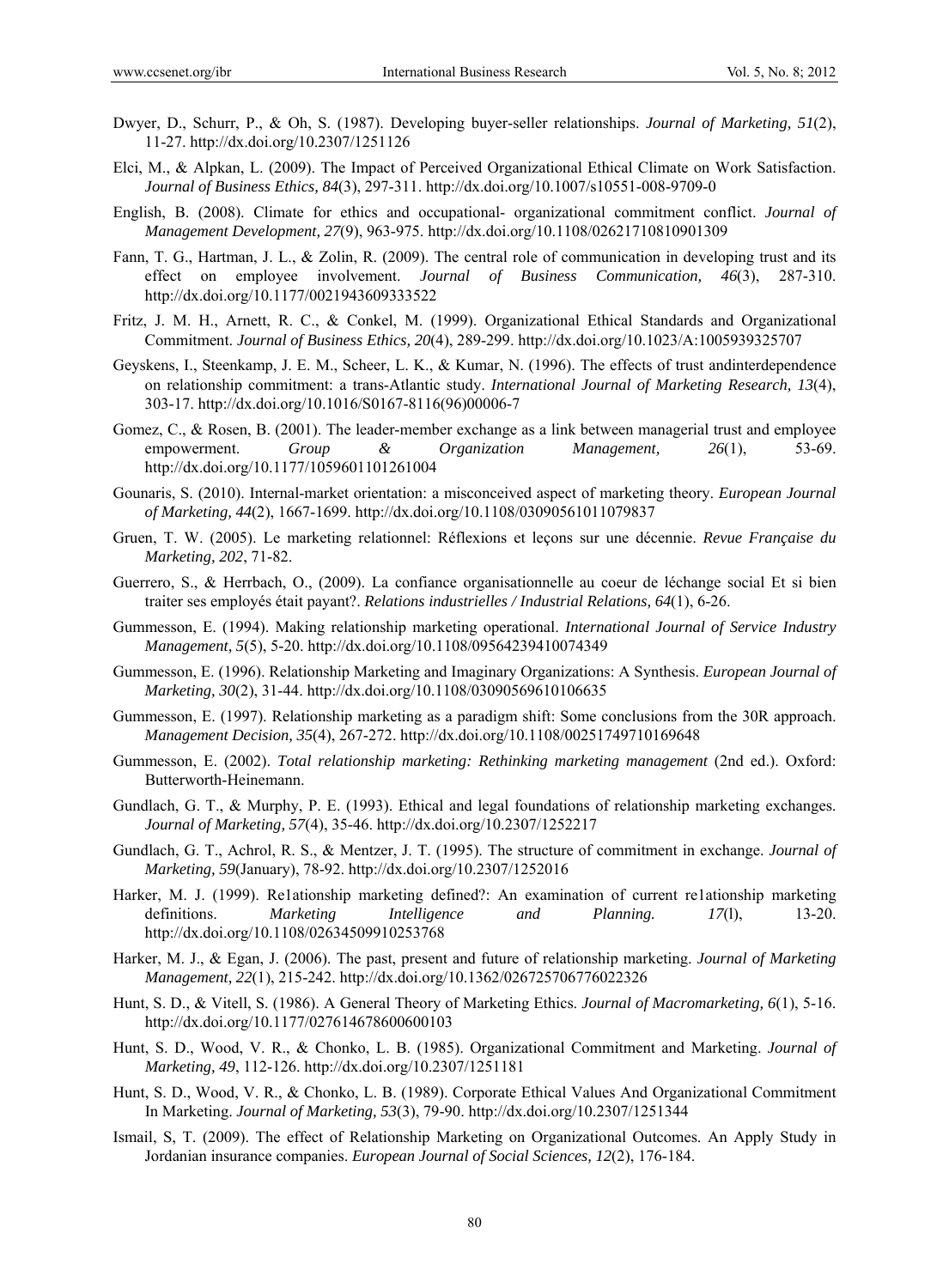- Ismail, S. T., & Alsadi, B. Y. (2010). Relationship Marketing and Organizational Performance Indicators. *European Journal of Social Sciences, 12*(4), 545-557.
- Ivens, B. S., & Mayrhofer, U. (2003). Les facteurs de réussite du marketing relationnel. *Décisions Marketing, 31*, 39-47.
- Ivens, B. S., & Pardo, C. (2004). Les clients comptes clés sont-ils vraiment traités différemment? Le point de vue des clients. *Recherche et Applications en Marketing, 19*(4), 3-22.
- Iverson, R., & Maguire, C. (2000). The Relationship Between Job and Life Satisfaction: Evidence from a Remote Mining Community. *Human Relations, 53*(8), 807-839. http://dx.doi.org/10.1177/0018726700536003
- Iwu-Egwuonwu, R. C. (2011). Corporate Reputation & Firm Perfonnance: Empirical Literature Evidence. *Intemational Joumal of Business and Management, 6*(4), 197-206.
- Jancic, Z., & Zabkar, V. (2002). Impersonal vs. personal exchanges in marketing relationships. *Journal of Marketing Management, 18*(7/8), 657-671. http://dx.doi.org/10.1362/0267257022780705
- Javadein, S. R., Rayej, H., Estiri, M., & Ghorbani, H. (2011). The role of internal marketing in creation of sustainable competitive advantages. *Trends in Applied Sciences Research, 6*(4), 364-374. http://dx.doi.org/10.3923/tasr.2011.364.374
- Jose, A., & Thibodeaux, M. S. (1999). Institutionalization of ethics: The perspective of managers. *Journal of Business Ethics, 22*(November), 133-143. http://dx.doi.org/10.1023/A:1006027423495
- Kalla, H. K. (2005). Integrated internal communications: a multidisciplinary perspective, Corporate Communications. *An International Journal, 10*(4), 302-314.
- Kasabov, E. (2007). Towards a contingent, empirically validated, and power cognisant relationship marketing. *European Journal of Marketing, 41*(1/2), 94-120. http://dx.doi.org/10.1108/03090560710718139
- Kavali, S. G., Tzokas, N. X., & Saren, M. J. (1999). Relationship marketing as an ethical approach: philosophical and managerial considerations. *Management Decision, 37*(7), 573-581. http://dx.doi.org/10.1108/00251749910285746
- Knox, S., & Guar, C. (2007). The application of stakeholder theory to relationship marketing strategy development in a non-profit organization. *Journal of Business Ethics, 75*(2), 115-135. http://dx.doi.org/10.1007/s10551-006-9258-3
- Koh, H. C., & Boo, H. Y. (2001). The Link Between Organizational Ethics and Job Satisfaction: A Study of Managers in Singapore. *Journal of Business Ethics, 29*(4), 309-324. http://dx.doi.org/10.1023/A:1010741519818
- Kotler, P. (1995). Le marketing n'est pas une fonction mais un processus!, L'expansion. *Management Review, 76*, 41-50.
- Leisen, B., & Hyman, M. R. (2004). Antecedents and consequences of trust in a service provider: The case of primary care physicians. *Journal of Business Research, 57*(9), 990-999. http://dx.doi.org/10.1016/S0148-2963(02)00343-0
- Liang, C.-J., Wang, W.-H., & Farquhar, J. D. (2009). The influence of customer perceptions on financial performance in financial services. *International Journal of Bank Marketing, 27*(2), 129-149. http://dx.doi.org/10.1108/02652320910935616
- Lincoln, J., & Kalleberg, A. (1990). *Culture, Control, and Commitment: A Study of Work Organization and Work Attitudes in the United States and Japan*. New York: Cambridge University Press.
- Lovelock, C., Wirtz, J., Lapert, D., & Munos, A. (2008). *Marketing des services* (6ème ed.). Paris: PEARSON Education.
- Luthans, F. (2002). *Organizational behavior: Managing performance through job design and goal setting*. New York: McGraw-Hill.
- Maignan, I., Ferrell, O. C., & Hult, G. T. (1999). Corporate Citizenship: Cultural Antecedents and Business Benefits. *Journal of the Academy of Marketing Scienc, 27*(4), 455-469. http://dx.doi.org/10.1177/0092070399274005
- Mayer, R. C., Davis, J. H., & Schoorman, D. F. (1995). An integration model of organizational trust. *Academy of Management Review, 20*(3), 709-734.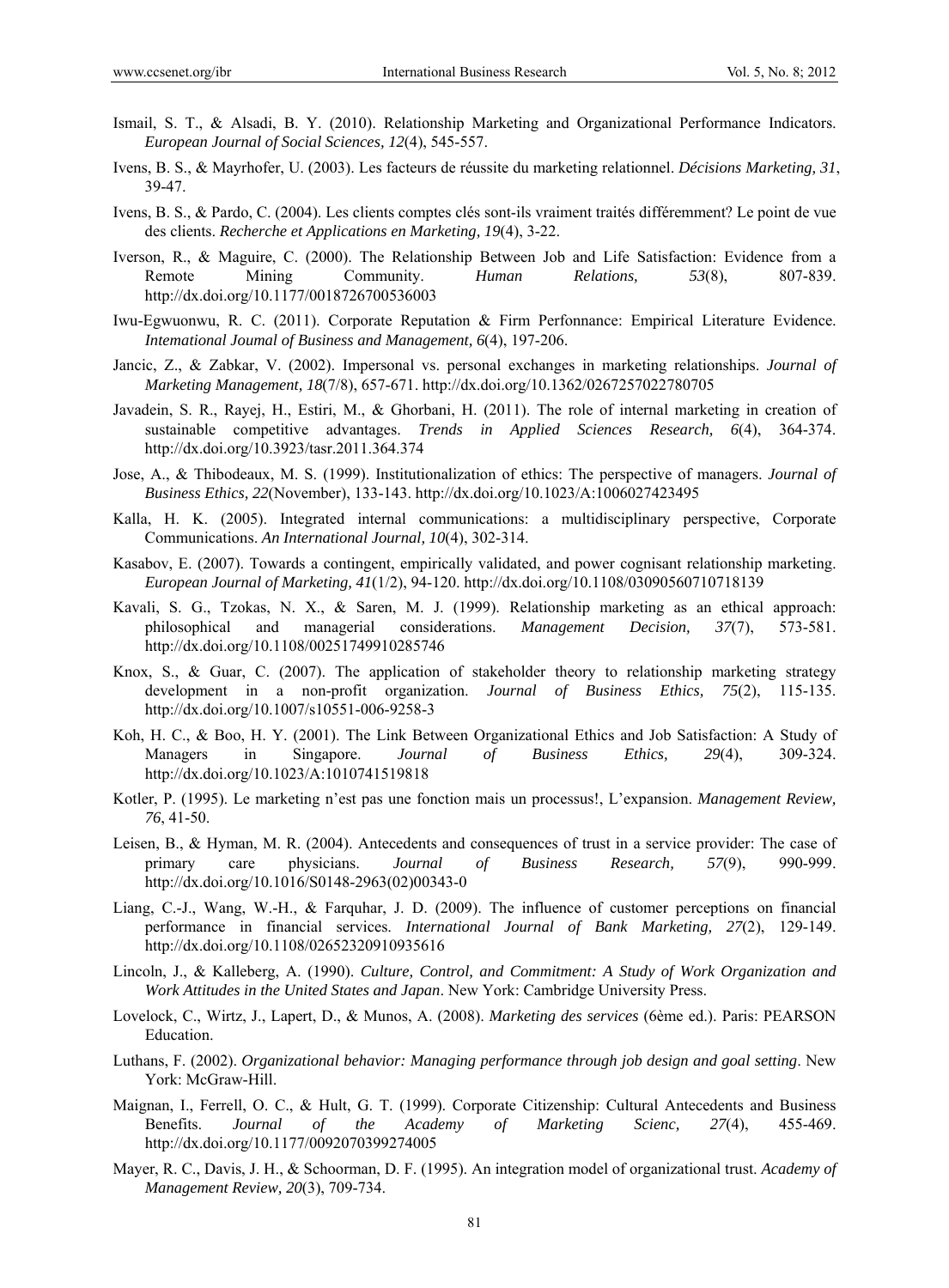- Mayer, R. C., Davis, J. H., & Schoorman, D. F. (2007). An integrative model of organizational trust: past, present, and future. *Academy of Management Review, 32*(2), 344-354. http://dx.doi.org/10.5465/AMR.2007.24348410
- Mayer, R., & Gavin, M. (2005). Trust in management and performance: who minds the shop while the employees watch their boss?. *Academy of Management Journal, 48*(5), 874-888. http://dx.doi.org/10.5465/AMJ.2005.18803928
- Meyer, J. P., & Allen, N. J. (1991). A three-component conceptualization of organizational commitment. *Human Ressource Management Review, 1*(1), 61-89. http://dx.doi.org/10.1016/1053-4822(91)90011-Z
- Meyer, J. P., & Allen, N. J. (1997). *Commitment in the workplace: Theory, research, and application*. Thousand Oaks, CA: Sage.
- Mohr, J. J., & Nevin, J. R. (1990). Communication Strategies in Marketing Channels: A Theoretical Perspective. *Journal of Marketing, 54*(4), 36-51. http://dx.doi.org/10.2307/1251758
- Morgan, R. (2000). Relationship marketing and marketing strategy. In sheth, J. & Parvatiyar, A. (Eds.), *Handbook of relationship Marketing*. London: Sage Publication.
- Morgan, R. M., & Hunt, S. D. (1994). The commitment-trust theory of relationship marketing. *Journal of Marketing, 58*(3), 20-38. http://dx.doi.org/10.2307/1252308
- Morris, M. H., Brunyee, J., & Page, M. (1998). Relationship Marketing in Practice: myths and realities. *Industrial Marketing Management, 27*, 359-37. http://dx.doi.org/10.1016/S0019-8501(97)00079-5
- Mowday, R. T., Poter, L. W., & Steers, R. M. (1982). *Employee-Organizational Linkages: Thepsychology of Commitment, Absenteeism, and Turnover*. New York: Academic Press.
- Mulki, J. P., Jaramillo, F., & Locander, W. B. (2006). Effects of ethical climate and supervisory trust on salesperson's job attitudes and intentions to quit. *Journal of Personal Selling & Sales Management, 26*(1), 19-26.
- Murphy, E. P., & Laczniak, G. R. (1981). Marketing ethics: a review with implications for managers, educators and researchers. In American Marketing Association (Ed.), *Review of Marketing* (pp. 251-66). Chicago.
- Murphy, P. E., Laczniak, G. R., & Wood, G. (2007). An ethical basis for relationship marketing: A virtue ethics perspective. *European Journal of Marketing, 41*(1/2), 37-57. http://dx.doi.org/10.1108/03090560710718102
- N'Goala, G. (1998). Épistémologie et théorie du marketing relationnel. Actes de colloque de l'Association Française en Marketing (AFM).
- Ndubisi, N. O. (2009). Business-to-business relationship marketing and ethical values: the mediation effect of commitment. *The Academy of Marketing Studies, 14*(2), 28-35.
- Palanski, M. E., Kahai, S. S., & Yammarino, F. J., (2011). Team Virtues and Performance: An Examination of Transparency, Behavioral Integrity, and Trust. *Journal of Business Ethics, 99*(2), 201-216. http://dx.doi.org/10.1007/s10551-010-0650-7
- Palmatier, R. W., Dant, R. P., Grewal, D., & Evans, R. K. (2006). Factors influencing the effectiveness of relationship marketing: A meta-analysis. *Journal of Marketing, 70*(4), 136-153. http://dx.doi.org/10.1509/jmkg.70.4.136
- Palmatier, R. W., Scheer, L. K., Houston, M. B., Evans, K. R., & Gopalakrishna, S. (2007). Use of relationship marketing programs in building customer-salesperson and customer-firm relationships: Differential influences on financial outcomes. *International Journal of Research in Marketing, 24*(3), 210-223. http://dx.doi.org/10.1016/j.ijresmar.2006.12.006
- Parboteeah, K. P., Chen, H. C., Lin, Y. T, Chen, I. H, Lee, A. Y. P., & Chung, A. (2010). Establishing Organizational Ethical Climates: How Do Managerial Practices Work?. *Journal of Business Ethics, 97*(4), 599-611. http://dx.doi.org/10.1007/s10551-010-0527-9
- Peterson, D. K. (2004). The Relationship between Perceptions of Corporate Citizenship and Organizational Commitment. *Business & Society, 43*(3), 296-319. http://dx.doi.org/10.1177/0007650304268065
- Pettijohn, C., Pettijohn, L., & Taylor, A. J. (2008). Salesperson Perceptions of Ethical Behaviors: Their Influence on Job Satisfaction and Turnover Intentions. *Journal of Business Ethics, 78*(4), 547-557. http://dx.doi.org/10.1007/s10551-007-9367-7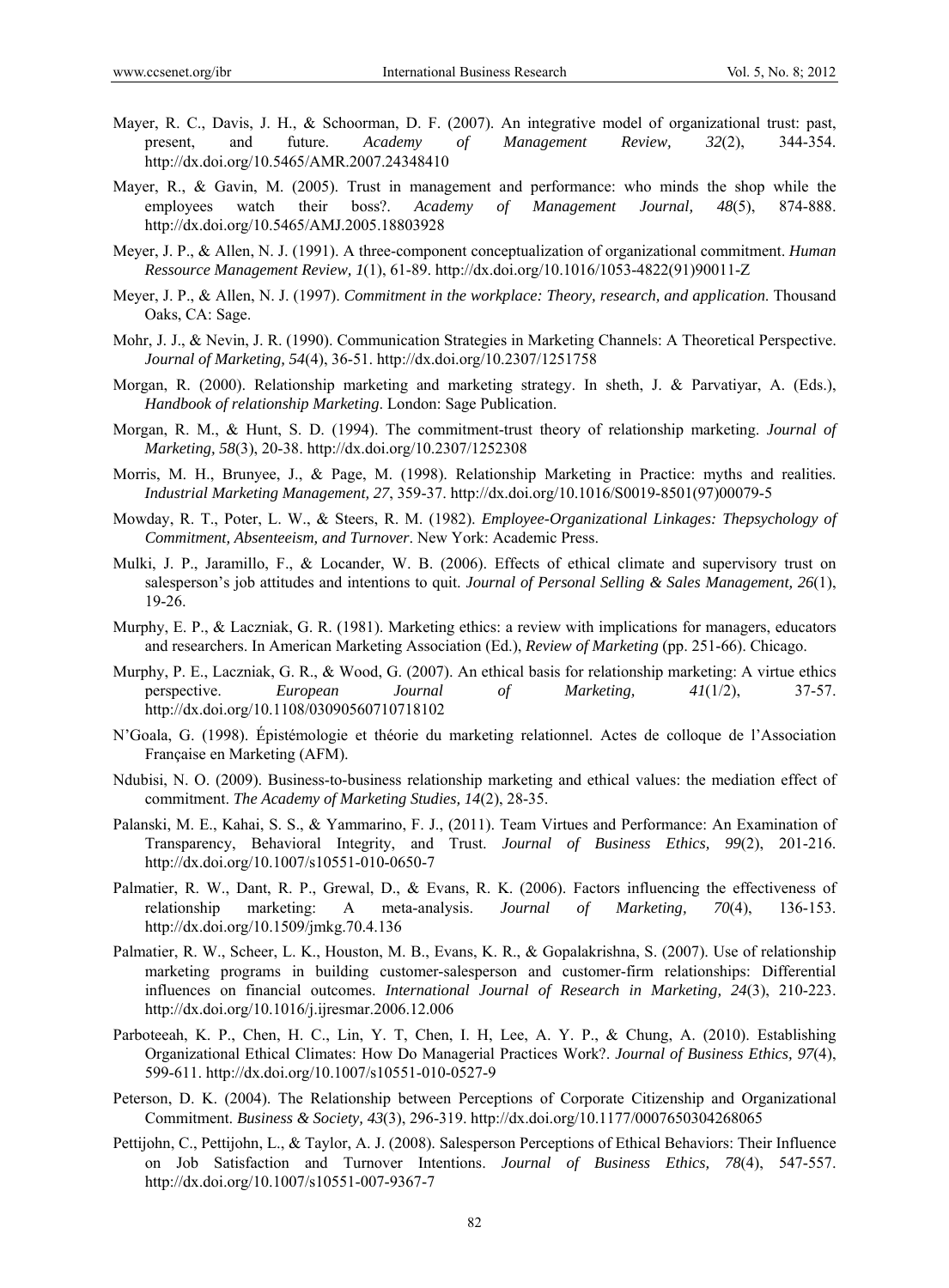- Piercy, N. F., & Lane, N. (2007). Ethical and moral dilemmas associated with strategic relationships between business-to-business buyers and sellers. *Journal of Business Ethics, 72*(1), 87-102. http://dx.doi.org/10.1007/s10551-006-9158-6
- Ponnu, C. H., & Tennakoon, G. (2009). The Association Between Ethical Leadership and Employee Outcomes the Malaysian Case. *Electronic Journal of Business Ethics and Organization Studies, 14*(1), 21-32.
- Pool, S. W. (1997). The relationship of Job Satisfaction with substitutes of leadership, leadership behaviuor and work motivation. *The Journal of Psychology, 131*(3), 271-283. http://dx.doi.org/10.1080/00223989709603514
- Pučėtaitė, R., & Lämsä, A. M. (2008a). Advancing organizational trust in a post-socialist context: role of ethics management tools. *Economics and Management, 13*, 381-388.
- Pučėtaitė, R., & Lämsä, A. M. (2008b). Developing Organizational Trust Through Advancement of Employees' Work Ethic in a Post-Socialist Context. *Journal of Business Ethics, 82*(2), 325-337. http://dx.doi.org/10.1007/s10551-008-9922-x
- Rahman, M. I., Gurung, H. B., & Saha, S. (2006). Where the Job Satisfaction of Bank Employees Lies: An Analysis of the Satisfaction Factors in Dhaka City. *Journal of The Institute of Cost and Management Accountants of Bangladesh, 34*(3), 1-13.
- Razzaque, M. A., & Boon, T. G. (2003). Effects of dependence and trust on channel satisfaction, commitment and cooperation. *Journal of Business-to-Business Marketing, 10*(4), 23-45. http://dx.doi.org/10.1300/J033v10n04\_02
- Robbins, S. P. (1997). *Essentials Organizational Behavior* (5th ed.). New Jersey: Prentice Hall.
- Roulleaux- Dugage, M. (2008). *Organisation 2.0: Le knowledge management nouvelle génération*. Paris: Edition Eyrolles.
- Schwartz, M. (2001). The Nature of the Relationship Between Corporate Codes of Ethics and Behavior. *Journal of Business Ethics, 32*(3), 247-262. http://dx.doi.org/10.1023/A:1010787607771
- Sergio, R. (2003). The Impact of Ethical Sales Behavior on Customer Satisfaction, Trust and Loyalty to the Company: An Empirical Study in the Financial Services Industry. *Journal of Marketing Management, 19*, 915-939.
- Shah, S. M., Farooq, M., Munir, S., Mahmood, Z., & Saeed, G. (2011). workforce ethics in organization procedure and practices. *Interdisciplinary Journal of Contemporary Research in Business, 3*(3), 1383-1398.
- Sheth, J. (2000). Relationship marketing paradigm shift or shaft?. In Sheth J. & Parvatiyar A. (Eds.), *Handbook of Relationship Marketing* (pp.609-620). London: Sage Publication.
- Singhapakdi, A., & Vitell, S. J. (2007). Institutionalization of ethics and its consequences: a survey of marketing professionals. *Journal of the Academy of Marketing Science, 35*(2), 284-294. http://dx.doi.org/10.1007/s11747-007-0030-8
- Stevens, B. (2008). Corporate Ethical Codes: Effective Instruments for Influencing Behavior. *Journal of Business Ethics, 78*(4), 601-609. http://dx.doi.org/10.1007/s10551-007-9370-z
- Steyn, E., Steyn, TFJ. D., Rooyen, M. V. (2011). Internal Communication at DaimlerChrysler South Africa: A Qualitative Perspective on Two-Way Symmetrical Communication and Internal Marketing. *Journal of Marketing Development and Competitiveness, 5*(4), 131-144.
- Svensson, G., Wood, G., & Callaghan, M. (2006). Codes of ethics in corporate Sweden. *Corporate Governance, 6*(5), 547-566. http://dx.doi.org/10.1108/14720700610706054
- Svensson, G., Wood, G., Singh, J., & Callaghann, M. (2009). Implementation, communication and benefits of corporate codes of ethics: an international and longitudinal approach for Australia, Canada and Sweden. *Business Ethics: A European Review, 18*(4), 389-407. http://dx.doi.org/10.1111/j.1467-8608.2009.01571.x
- Takala, T., & Uusitalo, O. (1996). An alternative view of relationship marketing: A framework for ethical analysis. *European Journal of Marketing, 30*(2), 45- 60. http://dx.doi.org/10.1108/03090569610106644
- Tellefsen, T., & Thomas, G. P. (2005). The antecedents and consequences of organizational and personal commitment in business service relationships. *Industrial Marketing Management, 34*(1), 23-37. http://dx.doi.org/10.1016/j.indmarman.2004.07.001